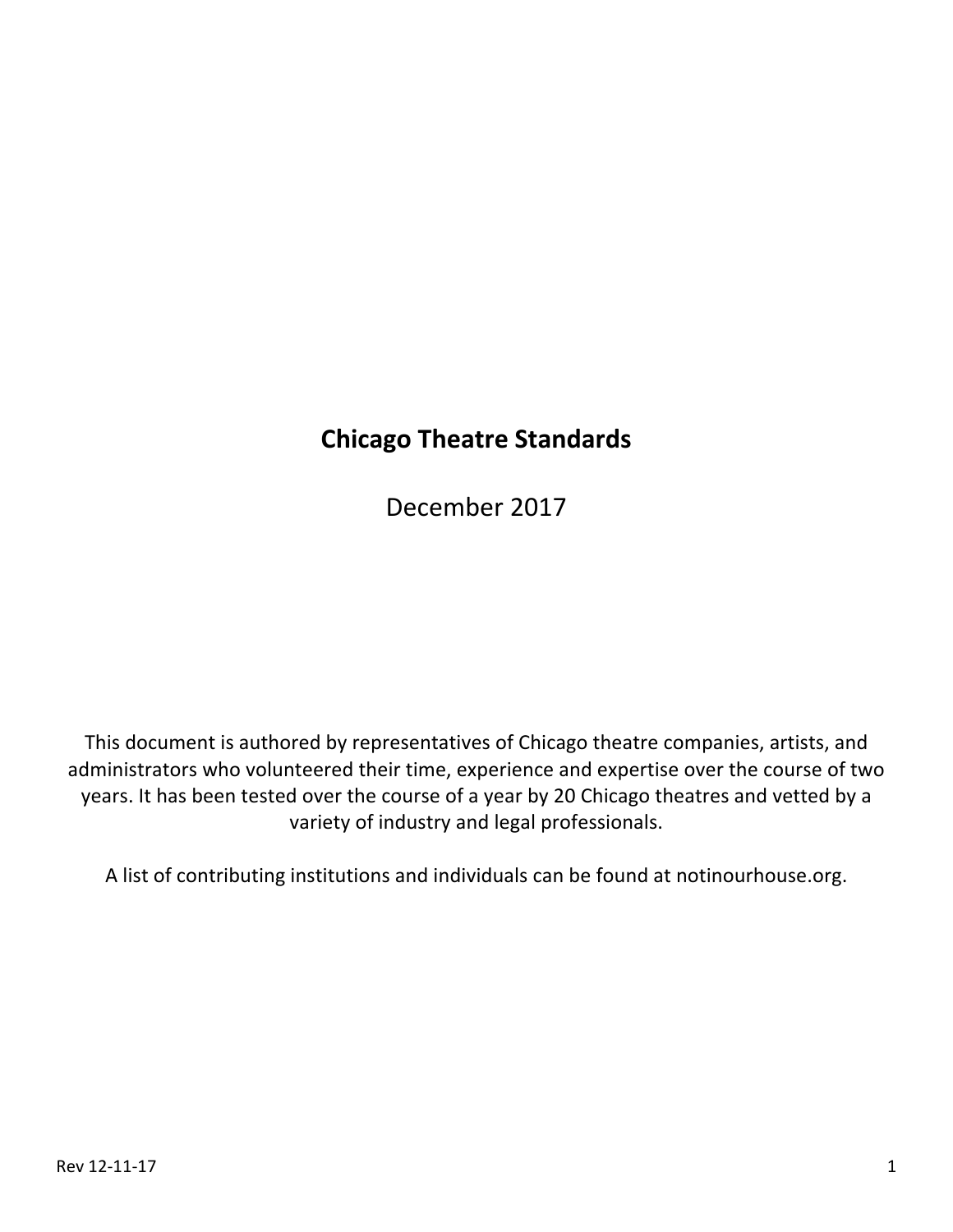# **Table of Contents**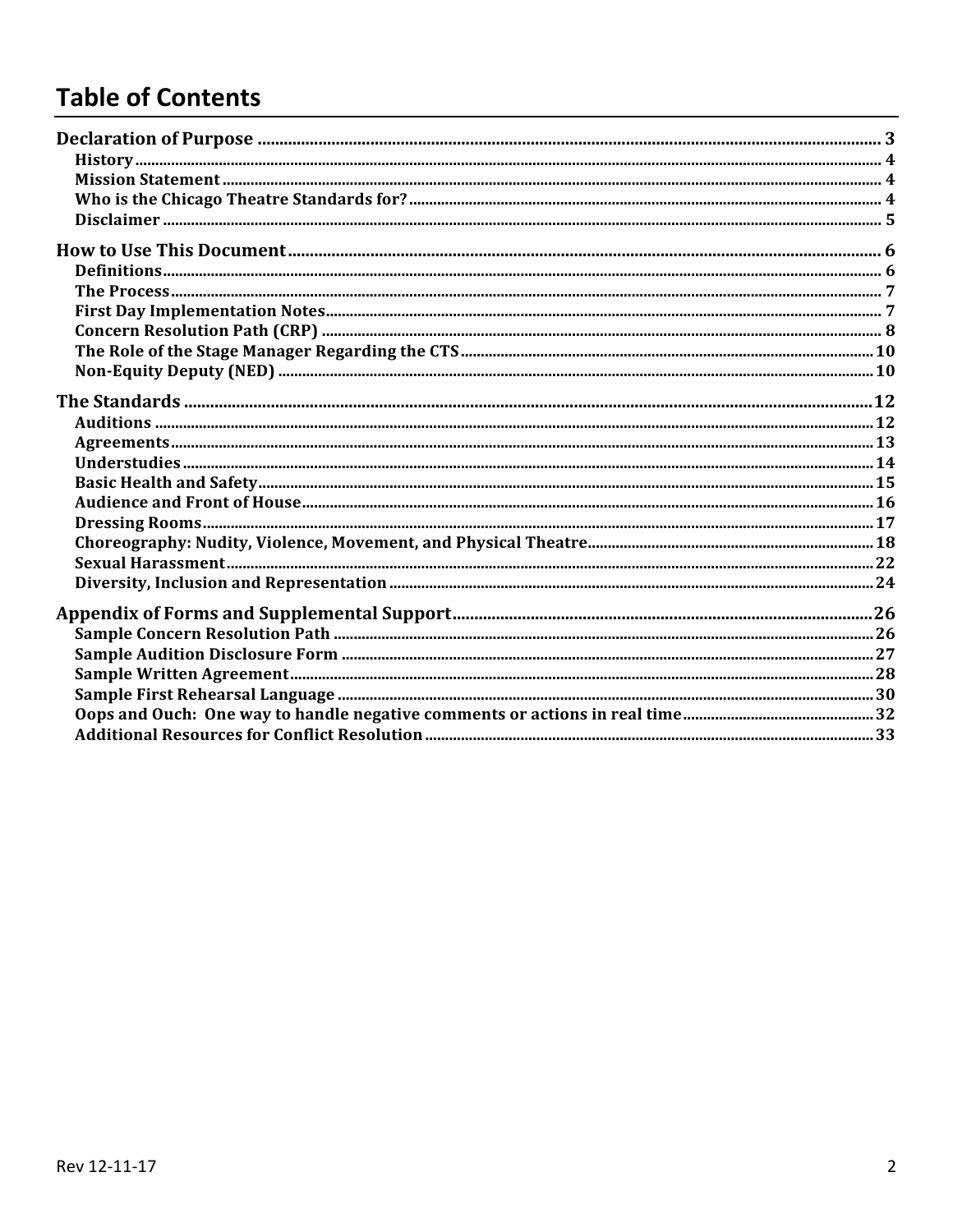# **Declaration of Purpose**

Arts environments require risk, courage, vulnerability, and investment of our physical, emotional and intellectual selves. Chicago theatre has a history of authenticity and risk on our stages. We are proud of that legacy, and seek to nurture spaces with strong safety nets that support that ethos without compromising a visceral and authentic experience for artists and audiences.

When creative environments are unsafe, both the artist and the art can become compromised. Spaces that prize "raw," "violent," and otherwise high-risk material can veer into unsafe territory if there are no procedures for prevention, communication, and when necessary, response. Too often, artists have been afraid to respond to abusive or unsafe practices, particularly where there is a power differential between the people involved. Artists have been afraid that speaking out will ruin a show or harm their reputations, and artists subjected to extreme abuse sometimes leave the craft, cutting their careers short. We believe that even in the absence of high-risk material, having pathways for response to unsafe conditions and harassment help to maintain the integrity of the work, its participants, and the organization.

This document seeks not to define artistry, prescribe how it is created value one kind of work over others, or stand as a legal document. It seeks rather to create awareness and systems that respect and protect the human in the art – to foster safe places to do dangerous things. It is the result of input from a large and experienced group of theatre producers and artists. It is meant to be flexible and to accommodate as many types and styles of theatre, organizations of diverse structures, budgets, and environments as possible.

The Equal Employment Opportunity Commission (EEOC) is responsible for enforcing anti-discrimination laws, but only some employees and some companies meet their definition of "workplace." Participants in small theatres are often not covered by these laws. Many theatre participants are therefore are not covered by the protections provided by the EEOC. Actors who work under an AEA contract enjoy limited protections and opportunities for registering complaints, but only if the participant is a member of the union, and only if the issue is covered in the AEA rulebook. Moreover, certain kinds of conduct can be harmful even though they are not technically unlawful. With this framework in mind, members of the Chicago theatre community joined forces to create a tool for self-governance. We seek to foster awareness of what artists should expect, and what companies can strive to provide in their spaces.

This document is the result of dozens of Chicago theatre participants meeting in round-table discussions for a year to produce a first draft, followed by over a year of pilot testing in 20 participating theatres. The result is the following **Chicago Theatre Standards**, which outlines simple and largely cost-free practices and tools to prevent and respond to the everyday challenges in arts environments.

The overriding tenets of this document are: **communication, safety, respect, and accountability.** 

The **Chicago Theatre Standards (CTS)** is voluntary, cost-free, and not subject to enforcement by any outside body. In adopting this document, organizations state their intentions through procedures designed to help them live by those intentions. Participants who work with organizations that adopt the CTS endorse these intentions by reading the document and following its procedures and protocols. All involved are encouraged to call attention to situations when these intentions are not being met by using the reporting channels herein. This is a free document available online at notinourhouse.org.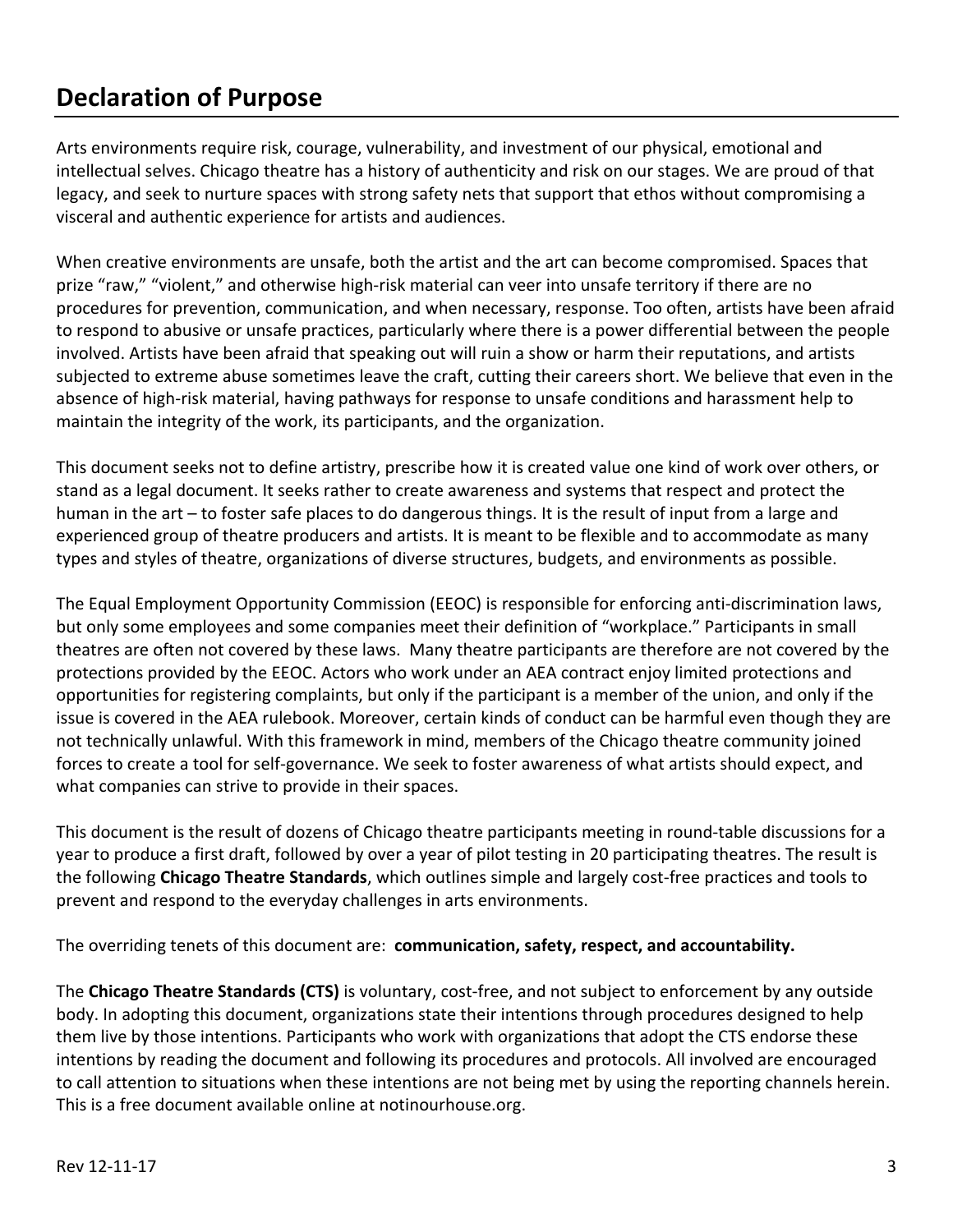## **History**

On January 15, 2015, Chicago actor Lori Myers made a social media rallying cry "NOT IN OUR HOUSE" after hearing yet another account of sexual harassment by the same perpetrator at their long-standing theatre. Hundreds of responses revealed that the problem was well known, but no one felt safe enough to speak out. They feared reprisal both from their abuser and from the larger community. They feared they would not be believed. They feared they would not work again. People who knew felt they could not speak out because they didn't have first-hand experience. They feared they would harm the survivor. They feared they would be labeled as a gossip or divisive in the community. While a whisper network warned many, others knew nothing and some hoped they could "handle it." This theatre was highly regarded and offered opportunities to emerging artists, who often got noticed by the press and eager audiences. The brave survivors who spoke out changed the tide, and the Not in Our House Chicago Theatre Community was born.

By March of 2015, this document was underway. Coordinated by Chicago actor Laura T. Fisher, a small group of theatre artists and administrators crafted a draft over the course of a year. Twenty theatres agreed to pilot the document – they incorporated it into their theatre practices and met periodically to improve the document and discuss implementation strategies.

## **Mission Statement**

The **Chicago Theatre Standards** is a voluntary tool for self-governance that seeks to nurture communication, safety, respect, and accountability of participants at all levels of theatrical production. Its mission is to create:

- **Spaces free of harassment**, whether it be sexual, or based in race, gender, religion, ethnic origin, color, or ability;
- **Nurturing environments** that allow us to challenge ourselves, our audiences, and our communities; that support risk of mind and body; and that establish the freedom to create theatre that represents the full range of human experience;
- A common understanding of practices for theatre environments, including written, reproducible standards available at no cost; and by
- **Peer support** through mentorship and collaboration through online communication and community outreach.

## **Who is the Chicago Theatre Standards for?**

**Non-Union theatres:** Non-union theatre companies were the inspiration for this document. They traditionally have the fewest regulations and support services. They are also where many theatre artists develop their craft and their professional ethic.

**Union theatres:** Those who work in Union theatres, particular those that do not meet the EEOC's standard of a "work place" are not protected by EEOC laws. The CTS is a tool for self-regulation that can allow small union theatres to assert professional expectations in their space

**Large union theatres:** While many large, institionalized theatres have HR departments and are covered by EEOC law, this document seeks to provide procedural preventions of unsafe conditions, industry-specific discussion of sexual harassment and other elements that are not covered in the current AEA rulebook **Theatre schools:** Whether a college, a for-profit acting school, high school theatre club or other learning environment, these standards can help emerging artists learn what is expected of them, and what they can expect from potential environments they may engage in.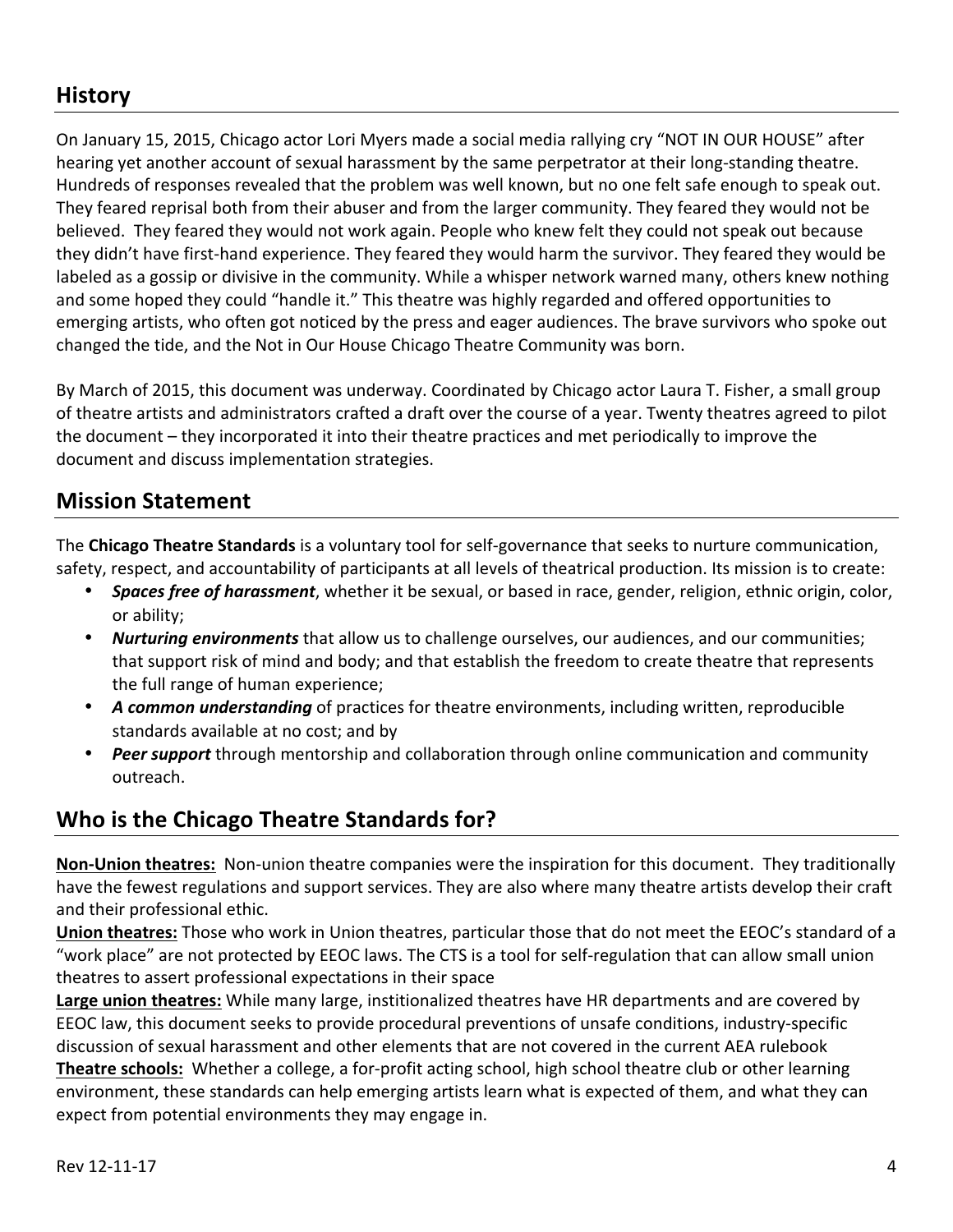Parents: For parents who have children considering a career in the arts, these standards can support conversations about professional behavior, boundaries, and expectations. Too often when emerging artists find themselves in an, abusive or otherwise environment, they have said "I didn't know who to talk to," or "I just thought that's the way things go." One intention of this document is to educate prospective arts participants of what a safe environment can look like.

## **Disclaimer**

This document is a nonbinding set of principles. It reflects the current state of a continually evolving interest to establish standards in theatre spaces, particularly theatres that do not have human resource departments or other institutionalized mechanisms to prevent and respond to unsafe environments and harassment. This document is not an agreement or contractual document. It is not intended, either by its explicit language or by implication, to create any obligation or to confer any right. It is not intended to change any person's legal, employment, or contractual status or relationships. Rather, it is intended as a vehicle by which organizations can demonstrate their desire to apply standards, preventions, and resolution procedures that are identifiable, reproducible, uniform, and shared among a wider theatre community. By indicating their endorsement of the CTS, organizations publicize the intention herein to existing and potential participants, rather than entering into a legally binding commitment. Notwithstanding the foregoing, nothing in the CTS should be construed to prevent a theatre company or producer from affirmatively incorporating the standards set forth here into their agreements or other legal documents and thereby to imbue some or all of these standards with legal force. This document is an on-going collaboration of a growing community of organizations interested in adopting it. It will continue to develop as more experience with the document develops.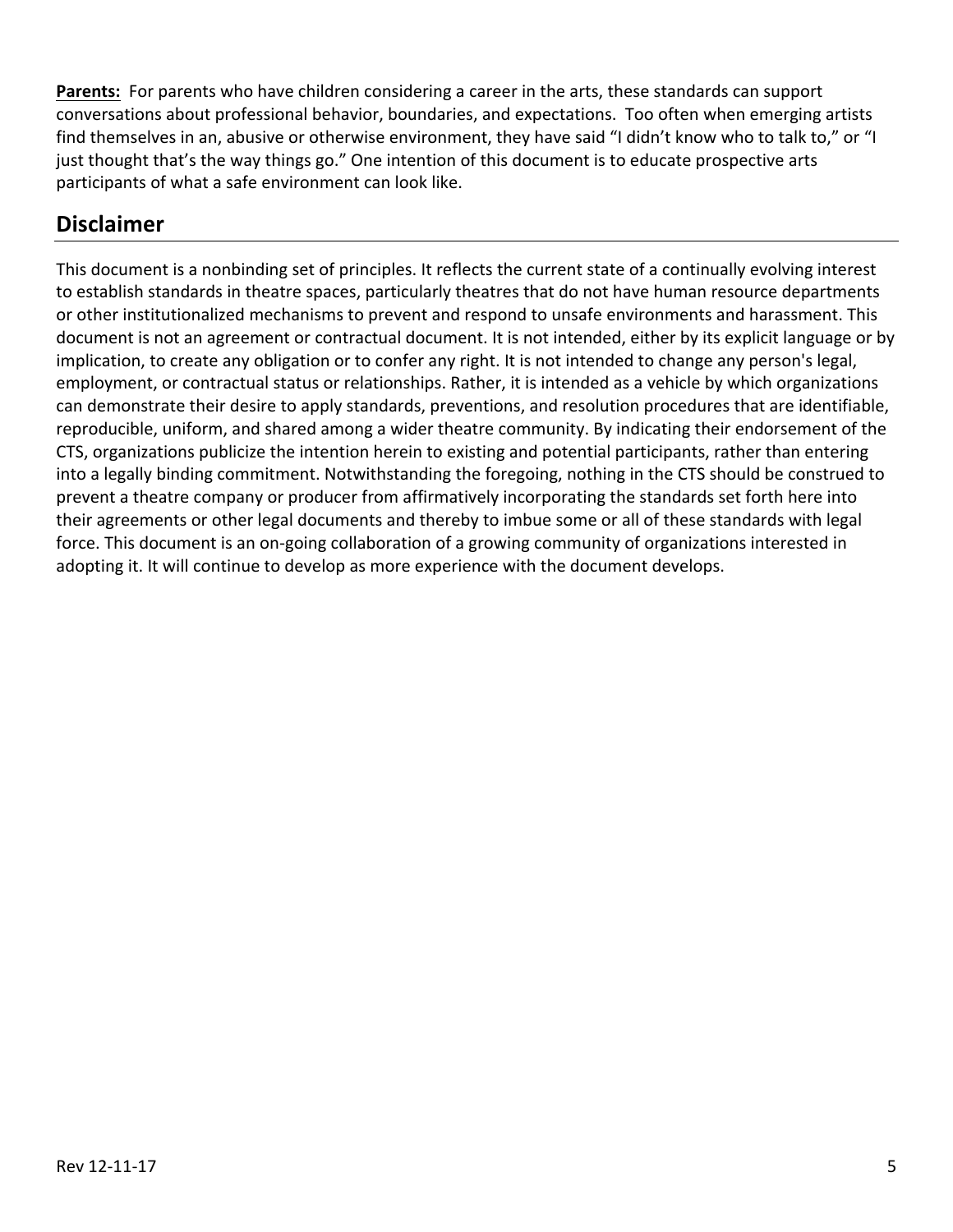# **How to Use This Document**

The following sections seek to define terms created for this document, provide a timeline for how the document is used from season-selection through strike, share wisdom from companies that have piloted the document, and offer suggestions for how to get off on the right foot when introducing the document on the first day of rehearsal.

## **Definitions**

| Actor<br><b>Casting Authority</b><br>Participant | A performer in a live theatrical production.<br>An individual or individuals who determine which actors are cast in a production.<br>Someone who is engaged by a producer to participate in, administer, or support making<br>theatre. This includes actors, designers, directors, production staff, box office staff, |
|--------------------------------------------------|------------------------------------------------------------------------------------------------------------------------------------------------------------------------------------------------------------------------------------------------------------------------------------------------------------------------|
|                                                  | board members, volunteers, donors, and anyone involved in the work of the theatre.                                                                                                                                                                                                                                     |
| Production                                       | A theatrical undertaking that results in one or more public performances.                                                                                                                                                                                                                                              |
| Producer                                         | The person or organization (theatre company) responsible for mounting a production.                                                                                                                                                                                                                                    |
| We/Our                                           | This document is designed to be administrated by producers. Sections of the CTS are<br>written from the perspective of the producer. For example, "We recognize our<br>responsibility to," can be read as, "We, ABC Theatre, recognize our responsibility to"                                                          |

#### **Terms Created for this Document**

The following terms and their meanings are used within each Standard of this document.

**The Goal:** Each standard will be introduced with a goal; wherein a "creative problem" can be "solved." Rather than creating a prescriptive action for every situation, a "goal" can be achieved in many different ways. The overarching goal is to create a participant-friendly space that values communication, safety, respect, and accountability.

**The Standard:** A general description of the collected suggestions of how to accomplish each goal. One might understand these as collected wisdom, and most are common practice in professional theatre spaces. These "suggested solutions" are geared for all budgets, size, performance venue, production style, etc.

*Requires Disclosure:* Disclosure assists prospective participants to make informed decisions when accepting auditions and offers, and know what to expect before they walk into the room for the first time. Disclosure also helps the producer assemble willing, able, and informed participants. In the event that elements of the CTS are not achievable (if a rehearsal is outside without access to drinking water, for example), conditions should be **disclosed** to all participants. Some standards have a "requires disclosure" section which serve to identify known elements that, if an organization cannot provide, should be disclosed. These items are not in the larger section as they might require money, or staff, and therefore do not meet the goal of the CTS to be usable for organizations of all budgets.

*Explore it Further:* In the interest of engaging producers at every budget level, this document seeks to suggest cost-free solutions. Suggestions that require money or other resources (sprung flooring, for example), appear in "Explore It Further" subsections.

*Implementation Notes:* During the Pilot Year, successful strategies for implementation were collected and are shared in these sections. It is understood that these sections may grow with more experience with CTS in spaces where it is used.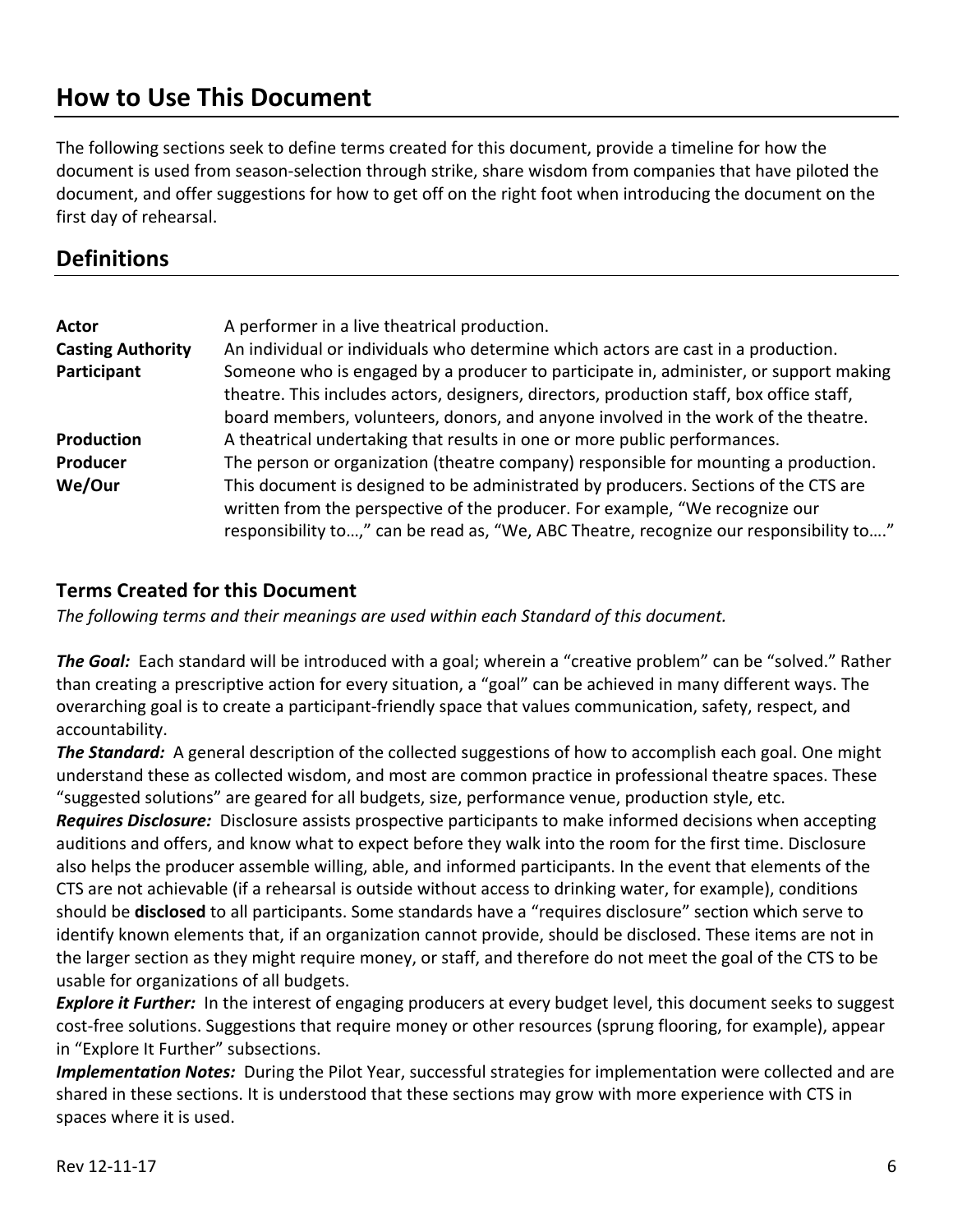## **The Process**

Adopting the CTS is a process that engages every level of a producing organization from season-selection through strike. This process requires a balance wherein the CTS is present without stifling creativity or causing participants to feel hesitant or distracted. One extreme would be filing the document away in a drawer and forgetting about it until a problem comes up. The other extreme would be a policed environment in which document became a tool for punishment or judgment. While each organization should strive to make the CTS work in their own space. A few things to keep in mind:

- 1. The CTS should be discussed at every level of the company, including company and board meetings. Everyone from the Board Chair to administrative staff to ensemble members to visiting participants should be encouraged to read the document, understand the company's commitment to its adoption, and any responsibilities each participant may have.
- 2. The CTS should be discussed as early as season selection meetings and pre-production meetings. Many problems can be avoided when safety issues are a regular part of pre-production discussions. For example, if a company cannot afford safe rigging, it should avoid plays that require aerial work. If a company cannot afford a fight choreographer, then a play with onstage violence might not be in the cards. The CTS is a tool for discussion to ensure that organizations choosing to adopt it work within their financial means and/or expertise.
- 3. Prospective stage managers should be informed that this document is being used with enough time for them to review the document and discuss the additional procedures and responsibilities.
- 4. The casting authority has an important role to play, and should be well versed in the document, particularly the audition section.
- 5. The CTS requires a thorough discussion on the first day of rehearsal. This is when participants with no exposure to the CTS will first encounter it. Taking the time (a suggested minimum of 30 minutes) to discuss the CTS in the first rehearsal will increase the chances of success with the CTS. Getting off on the right foot is essential to this process and the First Day Implementation Notes is designed to help.
- 6. CTS protocols throughout the rehearsal process, particularly for high-risk content.
- 7. Many elements of the CTS come into play during tech. Taking the time to visit safety, privacy, and other CTS elements helps to prevent problems before they happen.
- 8. The CTS offers suggestions for preventions and responses to issues throughout the run.
- 9. Theatres should be ready to address concerns. This document seeks to prevent some issues, but given that the document encourages those with concerns to come forward, it's recommended that theatres avail themselves of conflict resolution techniques. There are many good books on the subject, and The League of Chicago Theatres offers occasional classes on the topic.

## **First Day Implementation Notes**

Creating a script for first rehearsals can make sure that all of the important points are covered. This script should be delivered by one or more representatives of the producing theatre (the Artistic Director, the Stage Manager (SM), the Director, an assigned company member, ...) See the appendix section of this document for a First Rehearsal Script example, including an Oops/Ouch approach for handling issues when they arise.

#### Here are some of the most important things to communicate at the First Rehearsal:

1. Tell the company why you've chosen to adopt the Chicago Theatre Standards.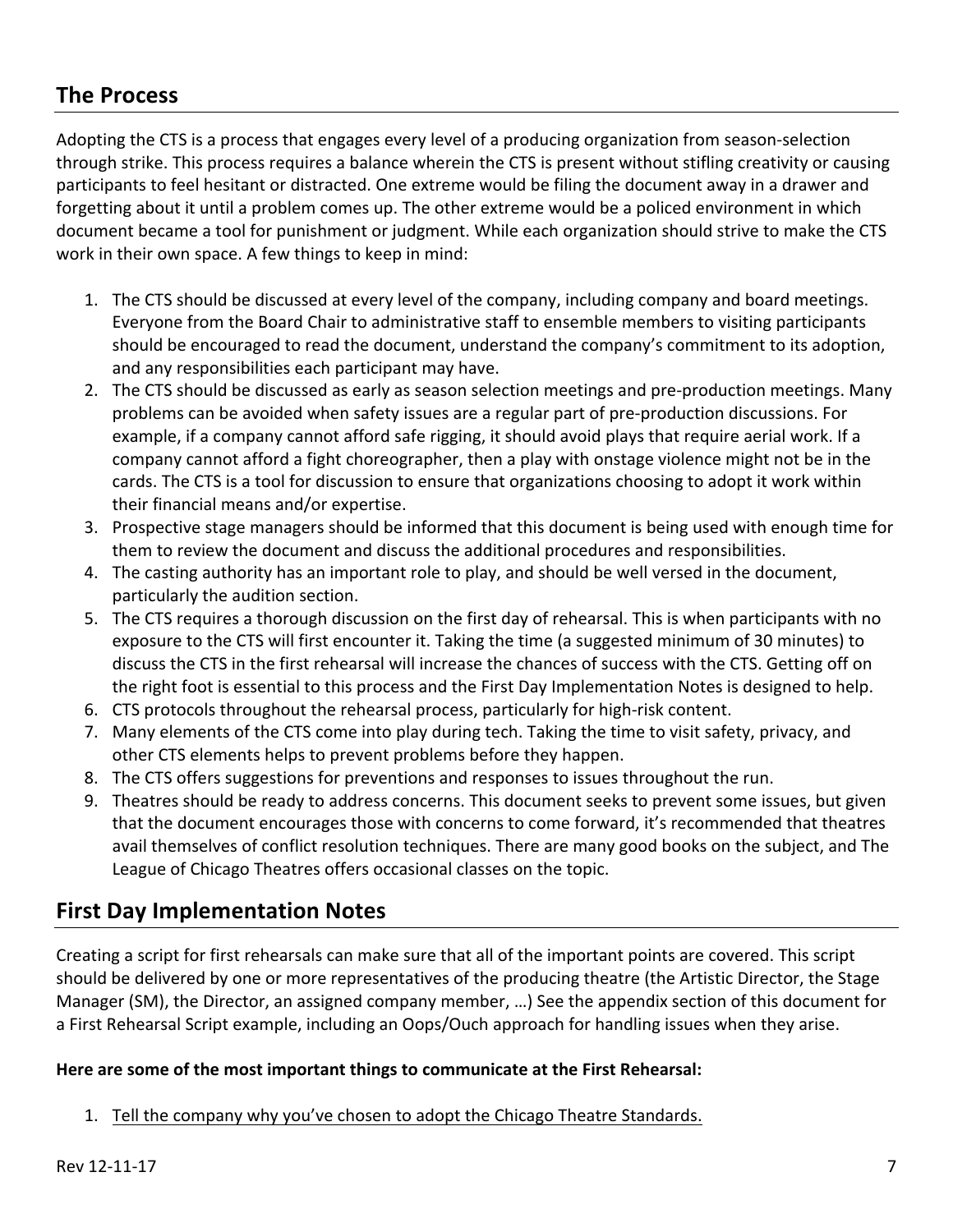- 2. Distribute the Concern Resolution Path (CRP). The CRP documents communication pathways for resolving concerns before they get out of hand, to inform participants who to talk to if issues arise, to avoid repeated unsafe practices, and to mentor those who violate boundaries. The CRP and The Non-Equity Deputy are designed to provide confidential reporting channels that support and protect everyone, including the person/s that create concern. *Gossiping with those outside the reporting channels, or creating an atmosphere of "heroes and villains" can result in an inability to use the document to mentor and resolve issues peacefully. There are gray areas on stage. People can get hurt* physically and/or emotionally without there being a "bad guy." In every possible situation, the CRP should be used to mentor participants, and nurture a positive and safe environment.
- 3. Discuss the Non Equity Deputy (NED). The NED is a confidential liaison (reporting channel) between participants, the stage manager, and others on the Concern Resolution Path. The NED does not decide who's right and wrong, or even necessarily solve problems, but helps to ensure that communication paths are open. The NED is selected by the participants of each production by the end of the first week of rehearsal and is, whenever possible, not an ensemble member or employee of the producer. More specifics are available in the section of this document dedicated to The NED.
- 4. Point out areas of the CTS that are particularly pertinent to the production. If there are high-risk elements in the production (sexual content, fights, nudity) suggest that the participants read those sections of the document in the interest of letting them know that safety protocols have been a part of the planning process for the production.
- 5. Producers are not asked to distribute hard-copies of the entire document, but please tell the company that they can read the document in its entirety online at www.notinourhouse.org.

## **Concern Resolution Path (CRP)**

### **The Goal**

The goal of the CRP is to provide a documented communication pathway to address issues in a production or within an organization. The CRP seeks to inform participants what to do and who to address with serious issues, and dispel the fear of reprisal for reporting issues of safety, harassment, or other serious concerns.

### **The Standard**

This Concern Resolution Path should be printed and distributed to all participants and discussed on the first day of rehearsal. It should be clearly communicated that the producer seeks to resolve concerns early, before participants or the production are put at risk and before the concern escalates.

#### *What is a concern resolution path?*

The CRP provides names and contact information for members of the organization and production who have agreed to be responsive to reported issues and work to resolve them. It consists of:

- A written, clear, and transparently shared list of procedures for addressing a concern;
- A written, clear, and transparently shared list of persons with whom the concern should be addressed;
- A commitment to give reported concerns priority and a reasonable timeline for resolution.

#### *Structure*

• Level One—We recognize that many concerns can be resolved through conversation with the parties involved. Whenever possible participants should be encouraged to discuss challenges and concerns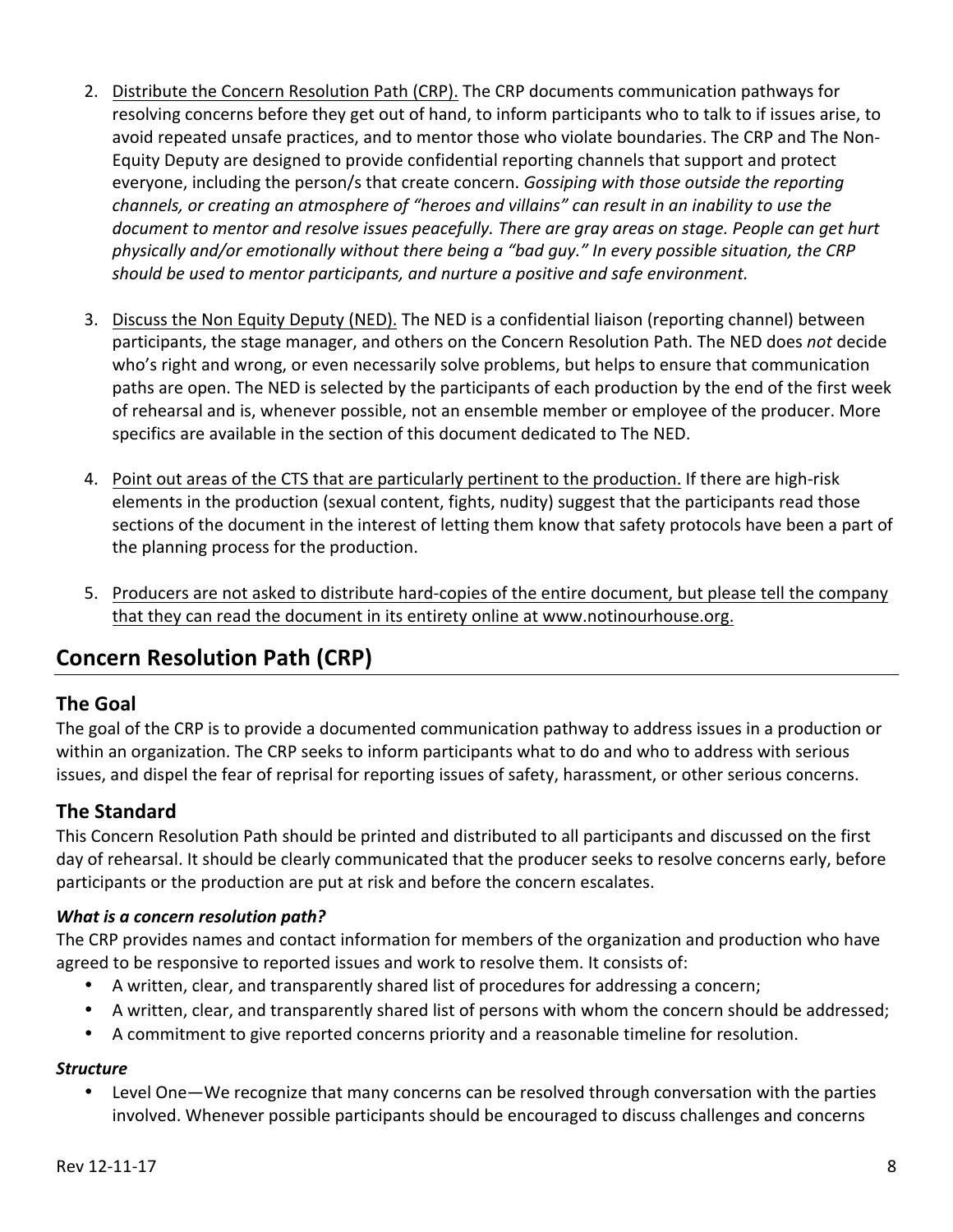with one another. Sharing and hearing concerns with openness and respect can prevent situations from escalating further.

- Level Two—The following participants should be granted a certain level of authority and trust to determine whether a concern can be resolved at this level or if it needs to be sent to the next level. All concerns should be reported to Level Three, even if no action is required.
	- o Non-Equity Deputy
	- o Stage Manager
	- o Production Manager
	- o Director
- Level Three—These participants should be considered the final level of the path, capable of resolving issues that have not been resolved prior to reaching this stage. They are strongly advised to consult with each other and review legal or other implications of any decision.
	- o Artistic Director
	- $\circ$  Managing and/or Executive Director
	- o Board Members

#### *Communication*

- The CRP should be verbally explained and provided in writing at the first rehearsal (digitally and/or in print). It should include the name, title, and contact information for every individual on the CRP.
- A copy of the CRP should be posted or otherwise available in the rehearsal and performance spaces.
- Participants should be encouraged to report their concerns in writing for recordkeeping purposes.

### *Recordkeeping*

• The producer should maintain personnel files, which should include reported concerns. Such files are to be kept confidential and accessible only to the individual(s) responsible for maintaining the files.

### *Legal Remedies*

- In the event of civil or criminal misconduct or liability, the CTS is not a replacement for legal advice or action, nor does it stand in stead of any local, state or federal law.
- A violation of civil rights can be reported to the Illinois Attorney General: http://www.illinoisattorneygeneral.gov/rights/civilrights.html.

## **Implementation Notes**

- Producers should complete a CRP with the names and contact information of all individuals who will serve on the path for each production. Theatres may adapt the CRP to reflect their staffing structure.
- The CRP is a tool to help create communication pathways to prevent and resolve issues, not create divisions. To that end, nothing in the CTS encourages firing or marginalizing participants for mistakes, a momentary loss of temper, an argument (whether artistic or personal), a single unintentional injury, etc. The CRP is designed to provide pathways to respond to events, behavior, and conditions that create reasonably understood *unsafe* conditions, not *uncomfortable* situations. The function and goal of the CRP should be discussed at the first rehearsal.
- Some of the individuals on the CRP will change with each production, and it should be updated for each production.
- All individuals listed on the CRP should understand their role in resolving concerns, the process for recording concerns, and the process for reporting those concerns to others on the path.
- Creating and using a Concern Resolution Path can assist with recordkeeping.
- The individuals listed on the CRP should be provided with resources and/or training in conflict resolution.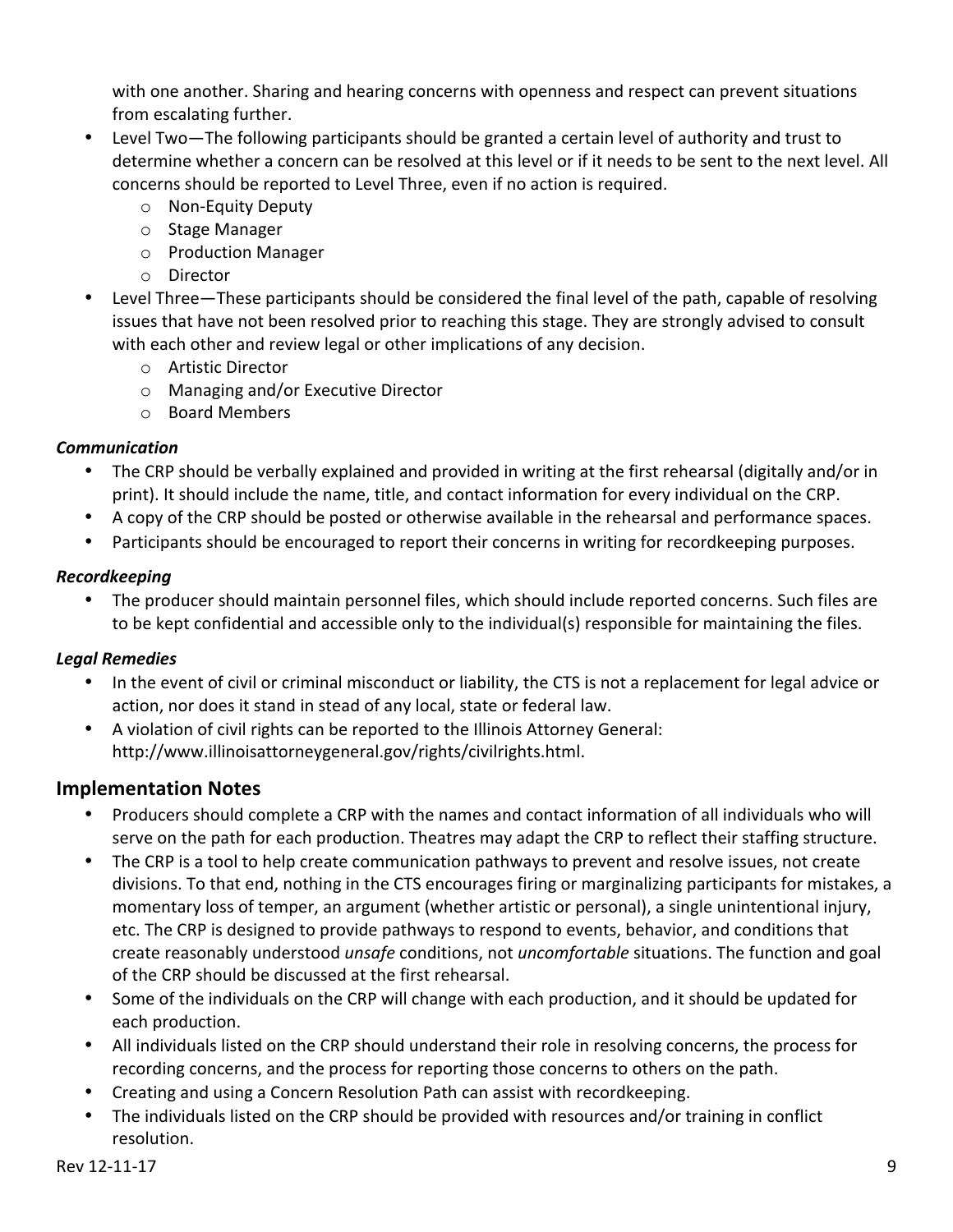### **The Goal**

The Stage Manager (SM) is traditionally the primary communication conduit between participants and producers as well as between actors and directors; and so plays a crucial role in executing the CTS. The goal of this standard is to respect that the additional responsibilities of the SM in theatres that use the CTS compliment the expertise and authority of the SM as a leader and advocate throughout the production.

## **The Standard**

The Stage Manager's responsibilities with regards to the CTS are:

- Read and be familiar with the CTS.
- Know and follow the theatre's published CRP.
- Ensure that consent is discussed before scenes of sexual content and nudity and document applicable specifics.
- Document all choreography, including sexual content. The Stage Manager be present for all rehearsals when choreography is rehearsed.
- Allow for the selection of the Non-Equity Deputy (NED) during the first week of rehearsal and include the NED in the safety walk on the first day of tech before actors take the stage.
- Work with and communicate with the NED, particularly regarding any raised concern.

#### **Requires Disclosure**

- SMs should be told if an organization has adopted the CTS before they commit to a production.
- SMs should have access to the script, or known scope of a production, before they agree to participate.

## **Non-Equity Deputy (NED)**

#### **The Goal**

The goal of the Non-Equity Deputy (NED) is to create a confidential and peer-level liaison and reporting channel between participants and the producer. Communicating concerns can be challenging. Participants often have long-standing relationships, aspirations for future collaboration, or a fear of being labeled "difficult." Any of these might dissuade a participant from voicing a concern. The NED can help to alleviate this tension.

### **The Standard**

The NED was inspired by the Actors' Equity's "Equity Deputy," but the NED does not report to any outside regulatory body, since the CTS is a tool for self-regulation. The NED navigates the CTS for participants over the course of a single production, can serve as a reporting channel for an individual participant or an acting company when confidentiality is required or requested, and may also serve (alongside the stage manager) as a first contact when a concern cannot be resolved by an individual.

#### *Role and Responsibilities of the Non-Equity Deputy (NED)*

- Become familiar with the CTS, CRP, and any related policies and procedures provided by the producer.
- Help familiarize others with the CTS, CRP.
- Provide contact information and availability for consultation outside of rehearsal/performance space/hours.
- Serve as a liaison between the cast, crew, stage manager, and producer for issues brought to attention by participants.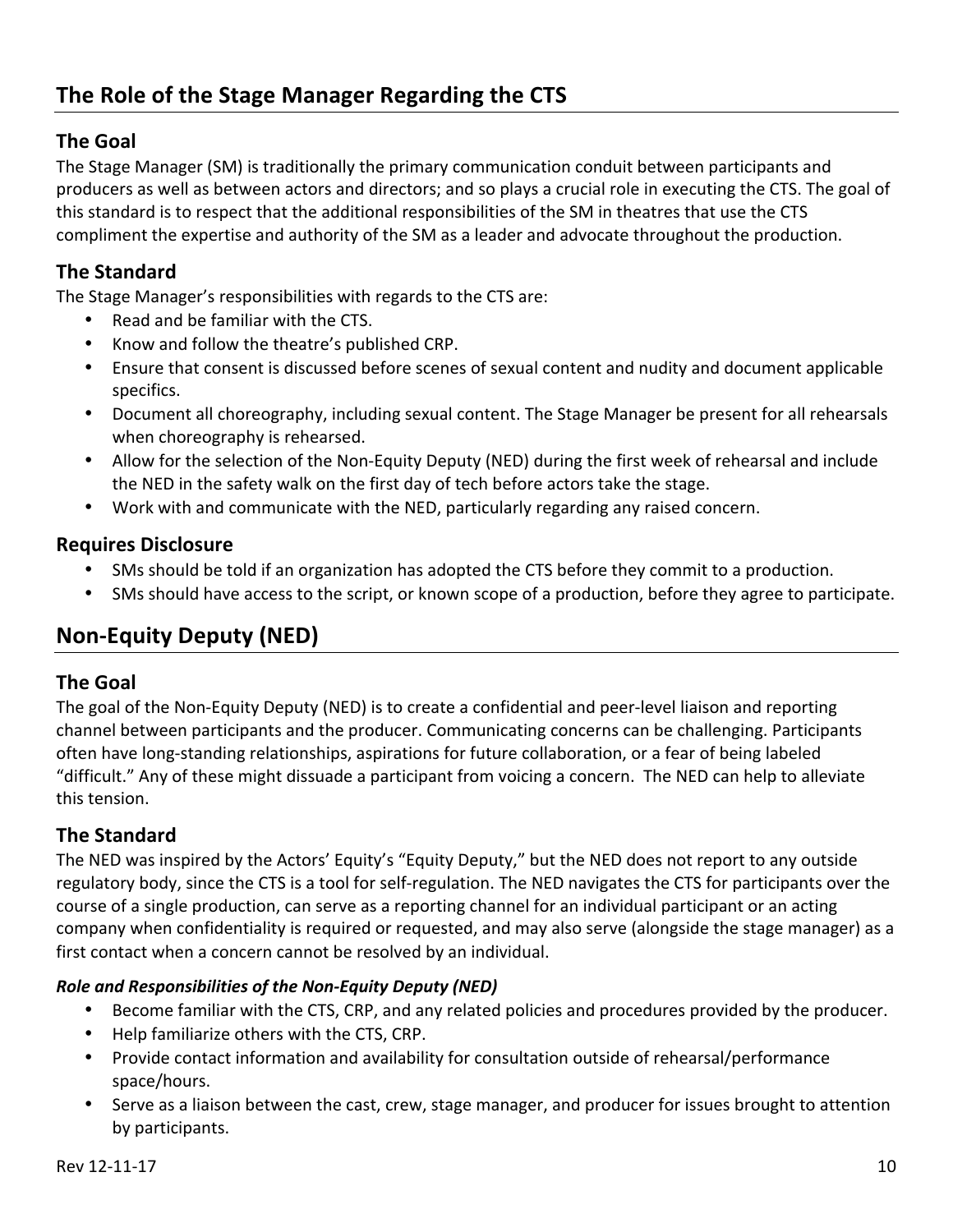- Protect anonymity whenever possible.
- Report concerns, both their own and those reported by fellow participants, using the CRP, and communicate the resolution of such concerns to fellow participants as appropriate.
- Respond to concerns as quickly as possible (within 24 hours whenever possible).
- Shadow the SM on the safety walk-through (see the Basic Health and Safety standard).
- Commit with integrity and empathy to prioritize the safety and wellbeing of participants and discourage efforts (intentional or otherwise) to use the CTS to divide or create an atmosphere of "heroes and villains."
- Engage the CRP if the SM is unable, unwilling, or is the individual of concern.
- Understand that their role is not to solve problems or act in a judiciary role, but serve as a confidential reporting channel and liaison.
- Understand that their role is one of service, and not a position of power or status.

#### **Outside of the NED's Scope**

- The NED should not override traditional roles of the SM, director, or any other member of the organization.
- The NED should never create divisions or marginalize participants.

#### **Implementation Notes (how to select a NED)**

- Each producer should establish a process for selecting an NED. For example, this might include a nominating process with secret ballot at the first rehearsal or shortly thereafter.
- If a getting-acquainted period is necessary (where participants don't know one another), a NED may be chosen by the end of the first week.
- For theatres with acting ensembles, the NED should not be a member of that ensemble, whenever possible.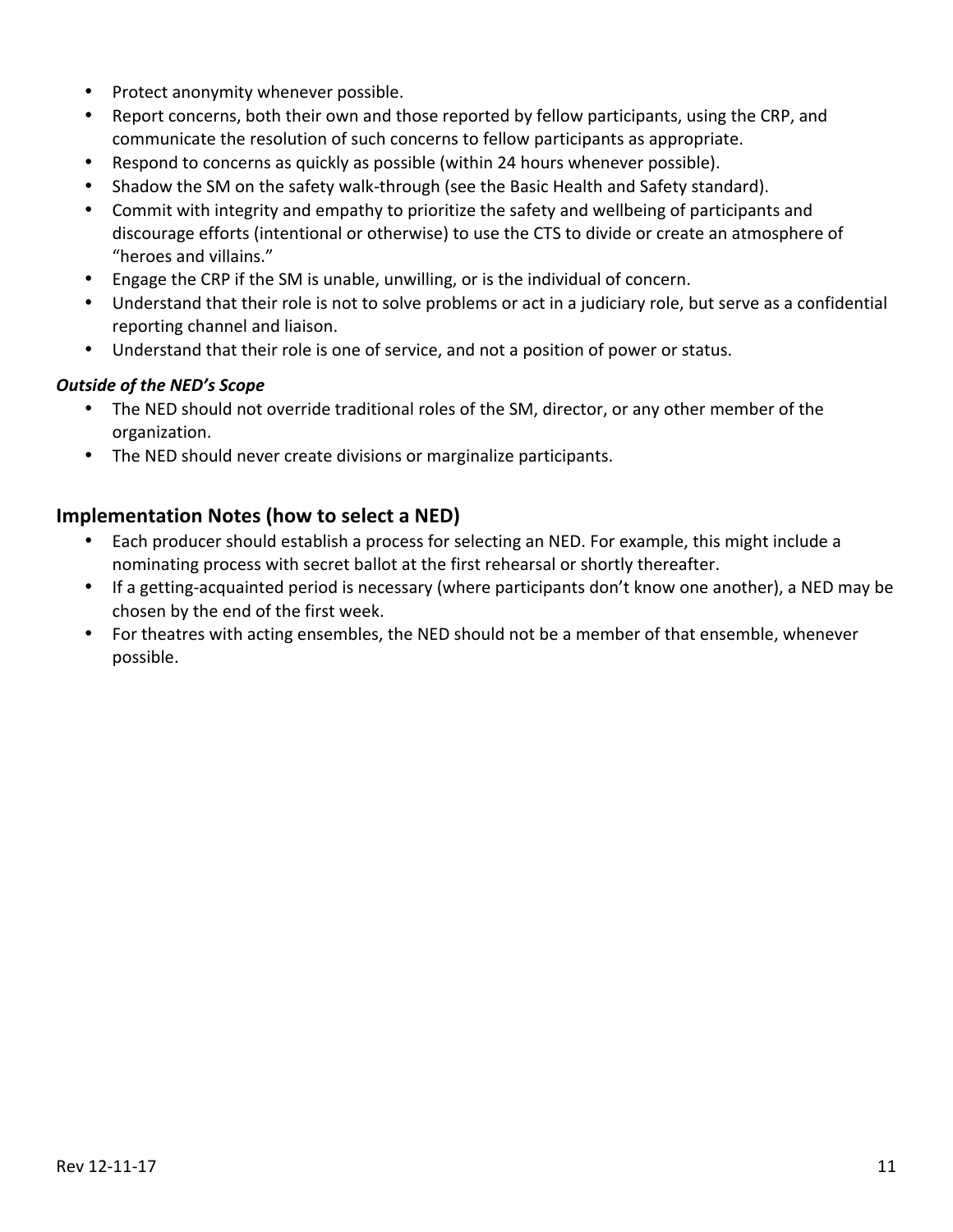# **The Standards**

## **Auditions**

### **The Goal**

To help prospective participants make informed decisions about proposed productions' requirements and expectations. We seek to communicate what we expect of our participants and what those participants may expect of us. For the purpose of this section, auditions may constitute interviews, readings, presentations of prepared pieces, improvisation, singing, movement, or similar activities involved in a casting process.

### **The Standard**

#### *Audition Notices and Invitations*

We intend to include the following information in audition notices and invitations:

- Role(s) for which the actor is called, and role(s) that already have been cast;
- Any role that depicts a character with a specifically stated disability;
- The nature of the activity to be performed at the audition (i.e., sides from the play, choreography, improvisation, monologue, etc.);
- Any potential stage combat, feats of physical daring, nudity, partial nudity, sexual content, or other reasonably-understood high-risk activities;
- An assertion that prospective participants can decline auditions without fear of losing future audition invitations;
- Disclosure if the audition will be recorded;
- The names of the director, casting authority, and producer.

#### *Auditions*

- We intend to provide a safe space for the audition including:
	- $\circ$  A smoke-free environment.
	- $\circ$  A reasonably clean space with sufficient lighting and safe temperature.
	- $\circ$  A safe surface for dance or fight calls, if applicable.
- We will not ask prospective participants to attend more than three (3) audition calls for a single production.
- Audition calls should be no longer than three (3) hours, and should not run later than 11pm.
- Required materials (scripts and sides) should be provided at the audition.
- We will not ask prospective participants to perform violence or sexual contact as part of the audition without disclosing this expectation in the audition notice or invitation.
- Any physical contact required for an audition should be disclosed and choreographed. Actors should not be asked to improvise violent or sexual contact.
- We will not ask prospective participants to disrobe at an audition. (See the Sexual Content and Nudity standard.)
- The casting authority should confirm with the prospective participant that they have reviewed the supplied materials and are aware of the requirements as outlined in the audition notice or invitation.
- Auditions should not be recorded unless specified in the notice or invitation. If recordings are made, there will be written assurance that the recording will be used privately among casting authorities and destroyed/deleted after the completion of casting.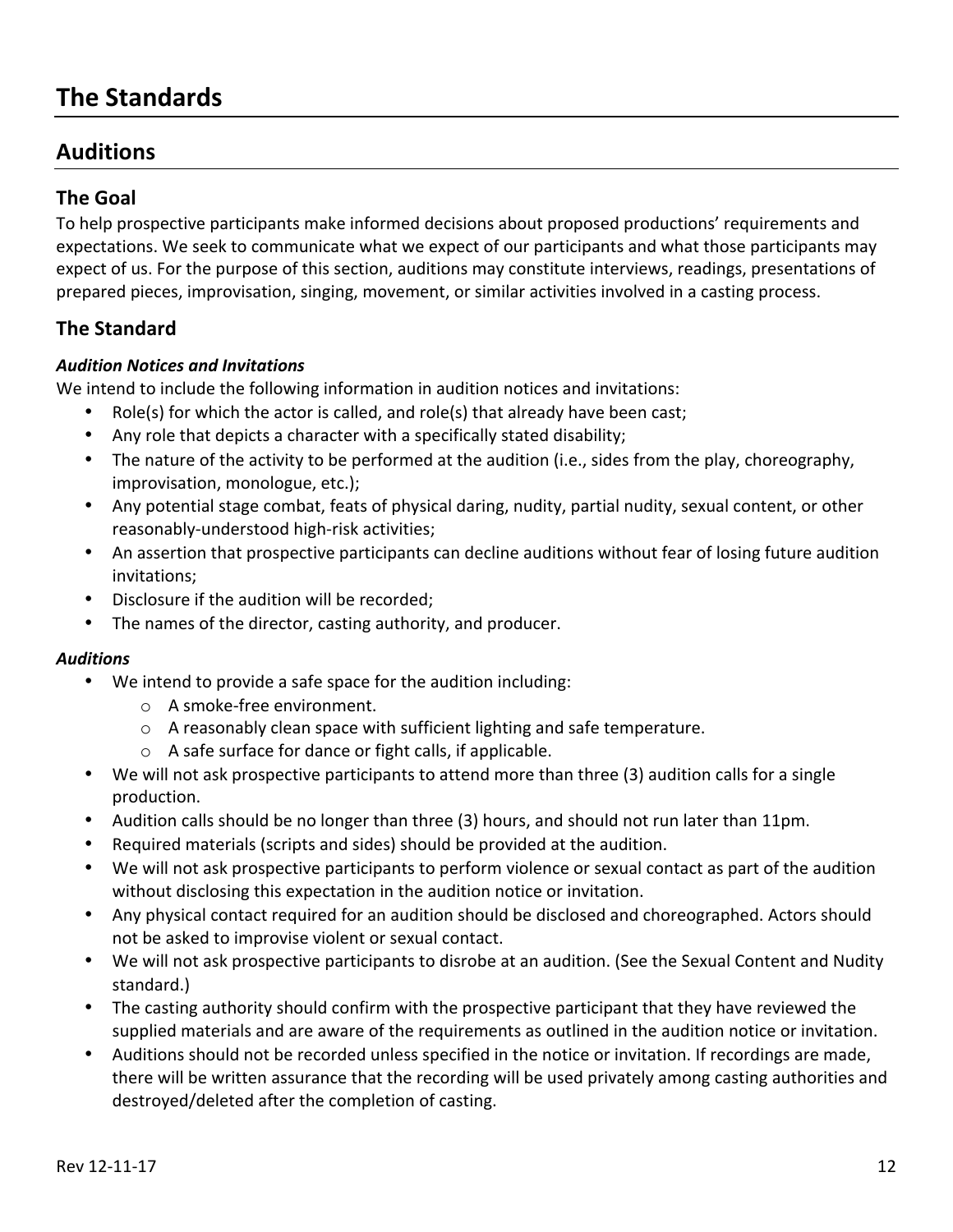- We will endeavor to make reasonable accommodations to facilitate access, such as allowing interpreters when necessary, holding auditions in accessible facilities, and providing audition materials in advance to artists with disabilities.
- Disclosures should be clearly posted at all auditions and callbacks (See the Sample Audition Disclosure Form).
- We will not charge prospective participants a fee to audition.
- Prospective participants may decline audition invitations or casting offers without fear of losing future opportunities, and will not be asked to explain their reason.

#### **Requires Disclosure**

- If scenes of violence, sexual content, or other choreography will be a part of the audition.
- Whether or not understudies will be engaged for the production.
- Who is in the audition room.
- If an audition will be recorded.
- If known, when callbacks are scheduled.

#### **Explore It Further**

- Provide the full script with audition invitation.
- Provide the names of the production's design team, including choreographers.
- If the producer has an inclusivity policy, it should be provided with audition notices or invitations.
- Once casting is complete, producers should notify those who were called-back, but not cast.

#### **Implementation Notes**

- Try creating a template email posting for audition notices and invitations. This will help ensure you don't forget anything important.
- An Audition Disclosure Form visible at all auditions can streamline communication and disclosure.
- Engage Casting Director in any meetings/conversations to share necessary information with enough time to prepare audition disclosures with accurate information.

## **Agreements**

#### **The Goal**

To create an understanding between Participants and Producers of what is expected throughout the production process at the beginning of the process.

#### **The Standard**

We will provide each participant with a document outlining our mutual expectations for each production. These agreements do not imply that participants are employees, but seek to provide information about the terms of the participant's role in the production.

### **Requires Disclosure**

Agreements should include, at a minimum, the following disclosures:

- **Compensation**—the amount and payment schedule of any stipend, honorarium, or other compensation to participant.
- **Responsibilities**—a general outline of the responsibilities of the participant.
- **Schedule**—the basic schedule information (start date, whether the rehearsals will be the day or evening, proposed hours-per-week, dates/hours of tech) and the possibility of extensions.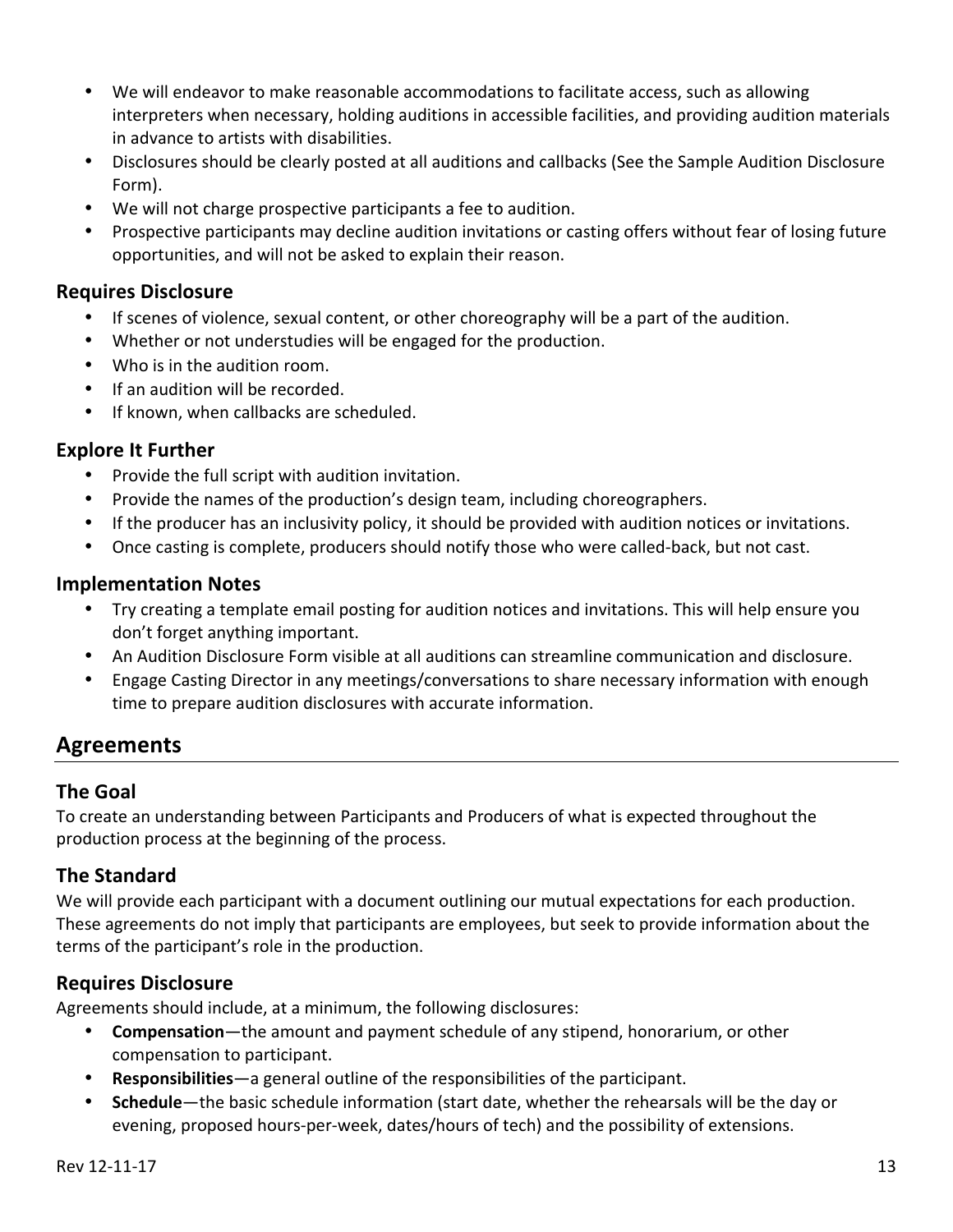#### **Explore It Further**

Having agreements reviewed by a labor attorney can help make sure that the agreements are as clear and comprehensive as possible.

#### **Implementation Notes**

- A sample agreement is included in the appendix of this document. More are available at www.notinourhouse.org
- Producers may customize agreements, or use those they already have, provided they include the information described here and accurately convey the expectations and responsibilities of the participants.

## **Understudies**

### **The Goal**

Being an understudy is a tough job, and the job can be made more difficult if the understudy is not kept in the loop throughout the production process. This standard seeks to provide ways to prepare, include, and inform understudies so they are ready to save the day.

#### **The Standard**

Engaging understudies is strongly encouraged. The following guidelines can help ensure that they are effective and productive members of the production, and given an opportunity to succeed.

- Understudies should have a written agreement detailing expectations and compensation.
- Understudies should be introduced to the NED and should have the CRP explained to them.

#### **Requires Disclosure**

- If understudies will be engaged for the production (disclosed at auditions).
- Any special skills required (dialect, combat, singing, sexual content and nudity, etc.).
- What support the understudies will receive (work with dialect coach, choreographer/s, for example).
- Which role(s) the understudy is expected to cover.
- General rehearsal schedule including (in a general sense) when understudies are welcome into rehearsals.
- Whether a put-in rehearsal will be scheduled, if advance notice allows.
- Whether costumes will be provided, or if the understudy wears the costumes of the actor being covered, or if the understudy is expected to supply their own costume.
- If an actor leaves a production, whether the understudy will replace that actor or the role will be recast.
- The complimentary ticket policy.
- The amount of any stipend, honorarium, or other compensation that will be provided.

#### **Explore it Further**

- Have understudies shadow the actors they are covering during a performance.
- Allow understudies to observe any rehearsals when special skills (dialects, choreography, etc.) are being taught.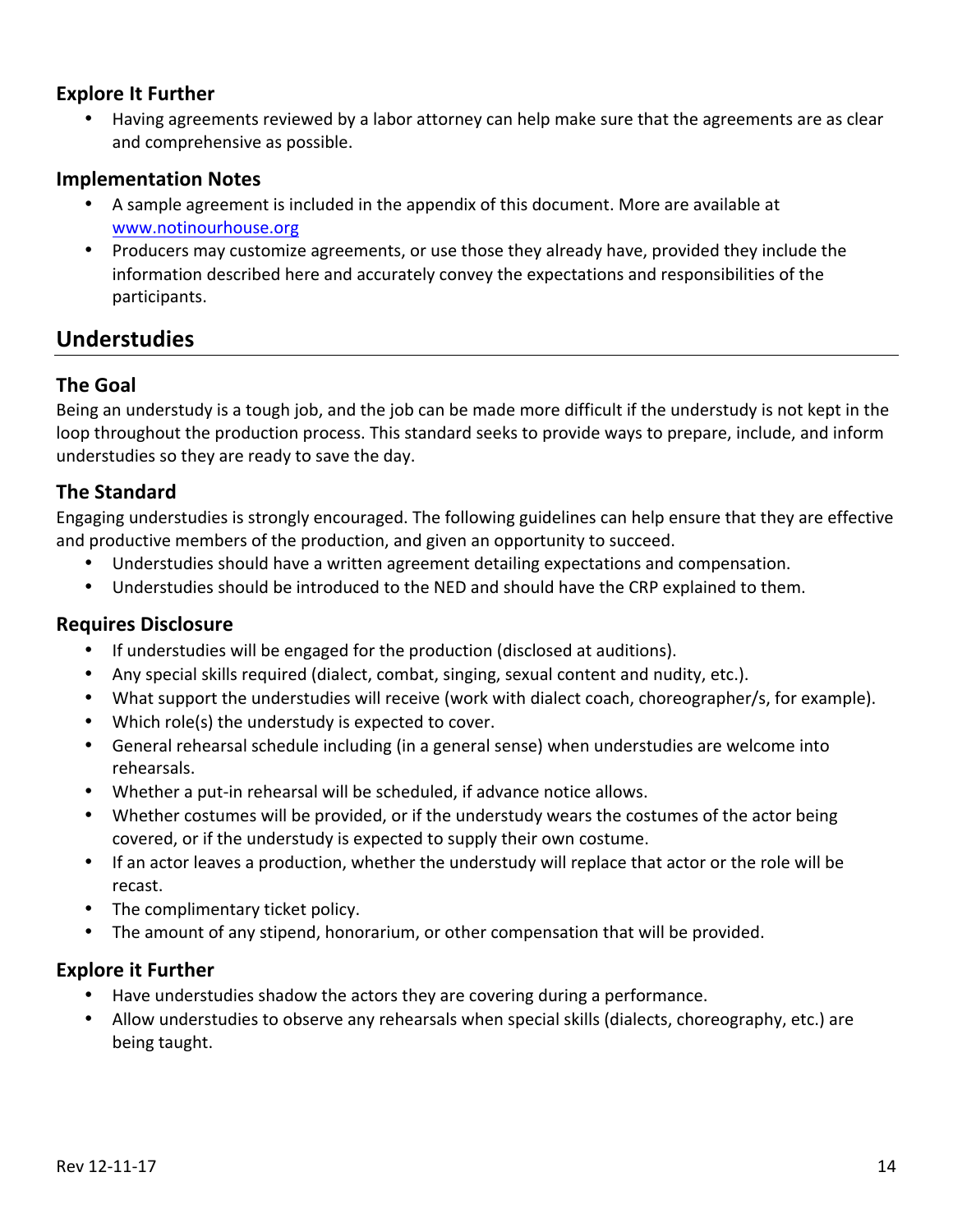#### **Implementation Notes**

- Having understudies at the performance venue 30 minutes before each performance will ensure that they are always there when needed. Alternatively, being within a 30-minute travel radius on performance days gives understudies more flexibility while still helping to protect the production.
- Provide a date by which understudies are expected to be off-book and performance ready. Have a policy for what happens if the understudy has to go on before that date. Will they go on with a book or will the performance be cancelled?
- In the event a character has audio and or/video in production, (If a character leaves a voice mail, for example), backup recordings featuring the understudies should be made in case they go on.
- If an archival video recording of the production is made, giving understudies access to this recording can help them prepare for performance.

## **Basic Health and Safety**

#### **The Goal**

Performance-day problems are often preventable with careful planning, and we endeavor to create spaces and processes for auditions, rehearsals, and performance that are as physically safe as possible.

#### **The Standard**

We intend to make health and safety a regular topic at production meetings, and to maintain awareness and procedures that contribute to a safe environment at all times. We seek to prevent injuries, identify and remedy situations that might be considered unsafe or unhealthy, and respond to injuries and medical events, and seek medical attention when required.

We will strive to promote basic health and safety practices by providing the following:

- Toilets and sinks, with soap and towels or a hand dryer;
- Access to drinking water or disclosure of lack of availability;
- A reasonable working temperature (avoiding inclement weather or unsafe temperatures outdoors);
- Lighting suitable for the work being carried out;
- Reasonably clean and well-maintained rehearsal space;
- Floors and traffic routes that are free from undue obstructions and tripping hazards;
- Functional, non-expired fire extinguishers;
- A suitably stocked first-aid kit;
- An insurance policy that covers on-site injuries;
- A plan for costume maintenance and laundry.

At the first rehearsal and first tech day with actors, a safety walk with the SM and NED should include:

- Fire exit locations:
- Locations of first-aid kits;
- Emergency procedures (including contact information for local police stations and the nearest ER);
- Tripping or safety hazards in rehearsal settings and constructed stage settings;
- Locations of restrooms;
- Scenic units, stage floor surfaces, and special effects;
- Areas of potential hazard that have or may require glow tape, including the opportunity for performers to point out where they need additional glow tape.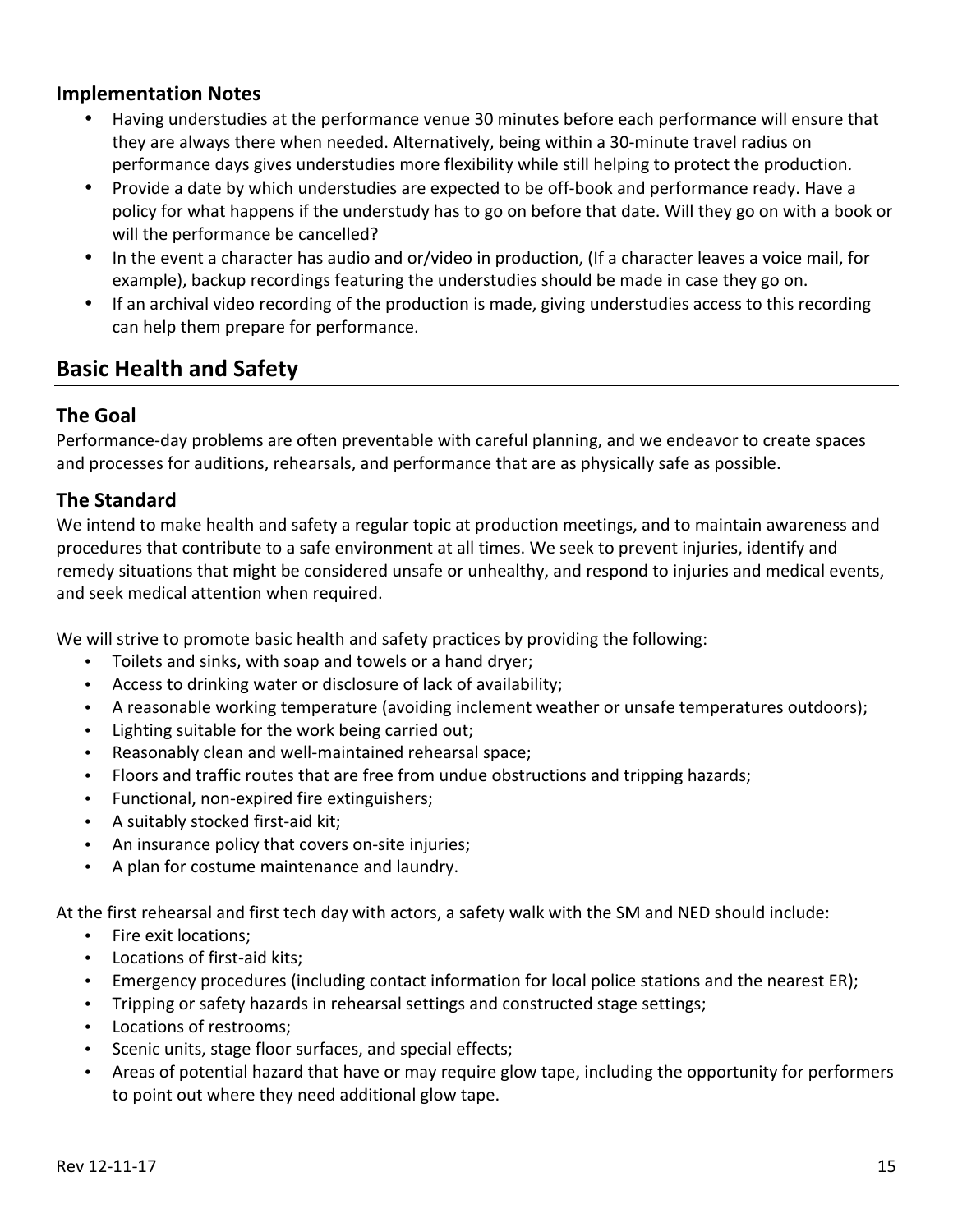If unsafe conditions are discovered, they should be immediately reported to the stage manager, who should keep a record of concerns and their resolution. The SM should also maintain:

- Accident, incident, and first-aid reports;
- A checklist of first rehearsal and first tech rehearsal walk-throughs.

### **Requires Disclosure**

If any aspect of this Standard cannot be achieved because of the nature of the rehearsal or performance space, it should be disclosed to all prospective and active participants. For example, if a rehearsal or performance space is outdoors, participants should be notified in advance so that they can wear appropriate shoes and clothing for the weather and the surface (grass, asphalt, etc.). Another example: if the theatre cannot supply, maintain, or launder costumes, that should be disclosed at the time of audition.

#### **Explore It Further**

- Rehearsal and performance spaces should comply with the City of Chicago building and fire codes.
- Staff within the organization should be trained in first aid and CPR.
- Fire extinguishers should be regularly inspected by a professional.
- If individuals are leading participants in physical warm-ups, yoga, or other physical activities, they should have certification or professional training to do so.

## **Audience and Front of House**

### **The Goal**

Audience members are active participants in live performance. In recognizing this, we seek to create an environment in which audiences and artists can collaborate and share a space in a way that is both safe for all involved and conducive to the theatrical experience designed by the production's creative team.

### **The Standard**

Productions are mounted in a wide range of venues, environments, and types of interaction with audiences. This standard defines them as follows:

A **traditional audience environment** is understood to be a performance that takes place in a theatre where the audience space and the performance space are defined and primarily separate from one another. In a traditional audience environment, actors are not typically expected to directly interact with the audience.

A nontraditional audience environment includes, but is not limited to, site-specific theatre, performances with direct audience interaction, promenade theatre, and performances where the actors move throughout and/or interact with the audience.

#### *Preproduction*

The type of audience environment should be disclosed to the participants at the time of audition, or as soon as known.

#### *Preview Performances*

Nontraditional audience environments may require that special attention be paid to the preview process in order to create the desired audience interaction. Preview performances for productions with audience engagement are strongly recommended.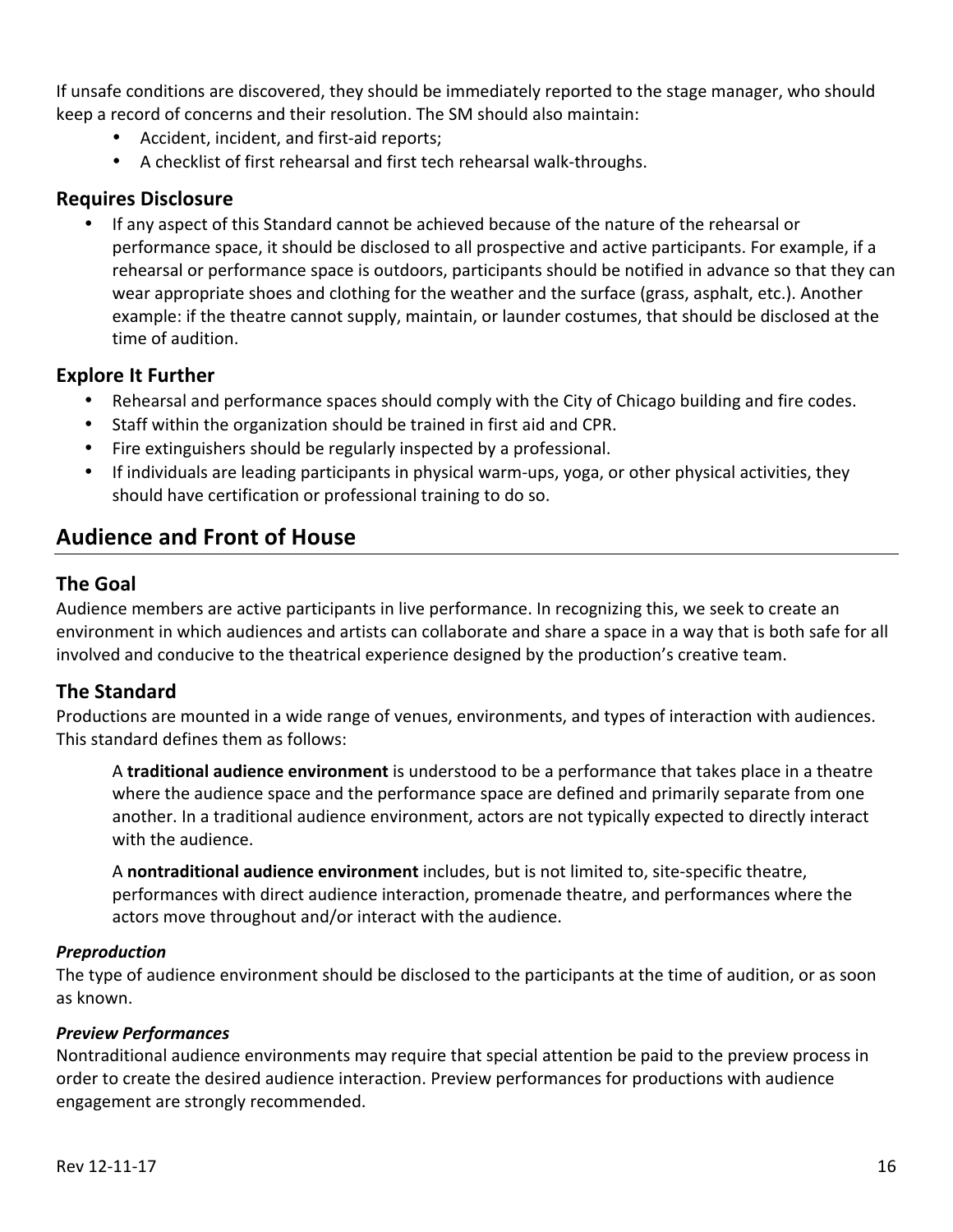#### *Performances*

To the extent feasible, without disturbing the artistic integrity of the production, the nature of any audience interaction or other nontraditional audience environment should be communicated to audience members before the performance begins. This allows the audience to be willing participants in the production and can help to prevent unexpected audience behavior during the performance. It will also allow audience members to make informed an informed choice based on their needs and comfort level.

For all public performances, including previews, the producer should designate an individual to oversee the box office and front of house operations. This individual should be expected to:

- Attend at least one run-through or technical rehearsal prior to the first audience.
- Inform the stage manager of any audience conditions that may impact the performance.
- Conduct a pre-performance meeting with any and all ushers and front of house staff prior to every show to cover:
	- o Building safety requirements and emergency plans;
	- o Audience configuration;
	- $\circ$  Expectations of audience engagement;
	- $\circ$  A prevention and response plan for frequent unacceptable audience behaviors (drunkenness, inappropriate interactions with actors).

## **Dressing Rooms**

### **The Goal**

Performers need time and space to prepare for their performance. The space provided for this preparation should be safe, respectful, and wherever possible, private.

### **The Standard**

Even in the tiniest of spaces, privacy and concentration are important when preparing for performance. We will endeavor to create a dressing room environment where all inhabitants recognize these values and participate in fostering a safe place for artists to prepare.

- Children under the age of 18 should be given private dressing room accommodations whenever possible.
- Reasonable accommodations should be made to respect individual modesty, and designated space should be provided for participants to change clothes and prepare for their performance. This space will be referred to as a dressing room, even if it's not an entire room.
- Non-actors (with the exception of the SM and wardrobe staff) should not be allowed in the dressing room during the time between 30 minutes before the performance begins and 30 minutes after the performance ends. In the event that is not possible, communication between the dressing room inhabitants and those who need to pass through is encouraged to establish the least intrusive way to share the space.
- Where costumes are used, a clothing rack and hangers should be provided.
- Recording by any means, and posting any recordings or photos online, should not be permitted in the dressing room without the prior consent of all individuals present.
- Reasonable accommodations should be made to respect the preferences of all participants sharing a dressing room, particularly with regard to the discussion of reviews or who might be in the audience.
- Inhabitants of dressing rooms should respect the property and personhood of fellow inhabitants by limiting their use of perfumes, smelly or messy food, and behavior such as talking on cellphones, playing music (without consulting dressing room mates), or other similar activities.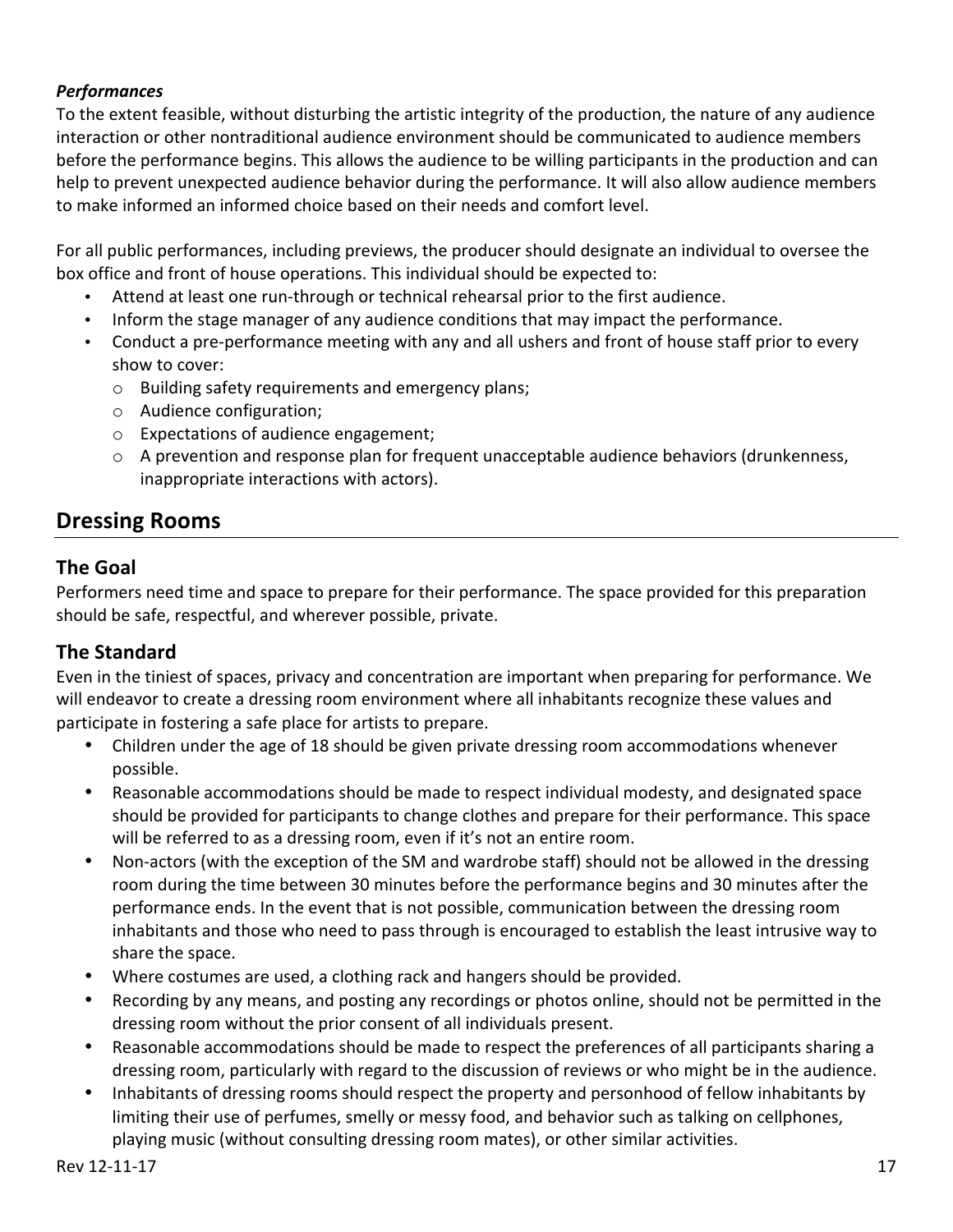• Any concerns related to the dressing rooms should be resolved (a) between its inhabitants, (b) with the consultation of the NED, or (c) according to the concern resolution path.

### **Explore It Further**

- Dressing room space should accommodate a reasonable amount of participants' personal belongings.
- While it is always advisable to leave valuables at home, provisions should be made for a reasonable quantity of "valuables" to be collected before and returned immediately after each performance.
- Where separate dressing and restrooms are available for men and women, actors should be allowed to occupy the dressing room in accordance with their gender identification.

## **Choreography: Nudity, Violence, Movement, and Physical Theatre**

## **The Goal**

Some forms of theatre and styles of movement carry with them a greater risk of harm than others, and the goal of this section is to outline considerations specific to these forms of higher-risk theatre, including onstage violence, sexual choreography and nudity, and physical theatre. These forms share many of the same considerations, while some considerations are form-specific. The shared considerations also apply to other forms of physical theatre, including dance and other forms of choreography, and this section may serve as a guide for these forms as well.

### **The Standard**

In audition notices, auditions, offer discussions, agreements, understudy preparation, rehearsals, tech, and performances, we intend to create a safe and respectful atmosphere for all participants. We believe that communication, safety, respect, accountability, artistic freedom, collaborative integrity, and personal discipline are the cornerstones of this atmosphere.

#### *Facilities*

The following should be provided in all rehearsal and performance spaces in which high-risk physical theatre takes place:

- First-aid kit, including cold packs
- Accident report forms
- Water
- Telephone for emergencies
- Adequate on- and off-stage lighting
- Temperature control
- Ventilation
- Space for warm-ups
- Floors and surfaces that are clean, well maintained, and appropriate for the activity
- Padded and/or glow-taped corners and hazards
- Proof of liability insurance

#### *Equipment, Weapons, and Specialized Costumes*

All specialized equipment and costumes should be:

- $\circ$  Suitable for the required choreography;
- $\circ$  Installed by a qualified rigger, if applicable;
- $\circ$  Inspected/maintained by a trained technician before each use;
- $\circ$  Inspected by any actors who use the equipment before each use.
- $\circ$  Handled only by those required to do so.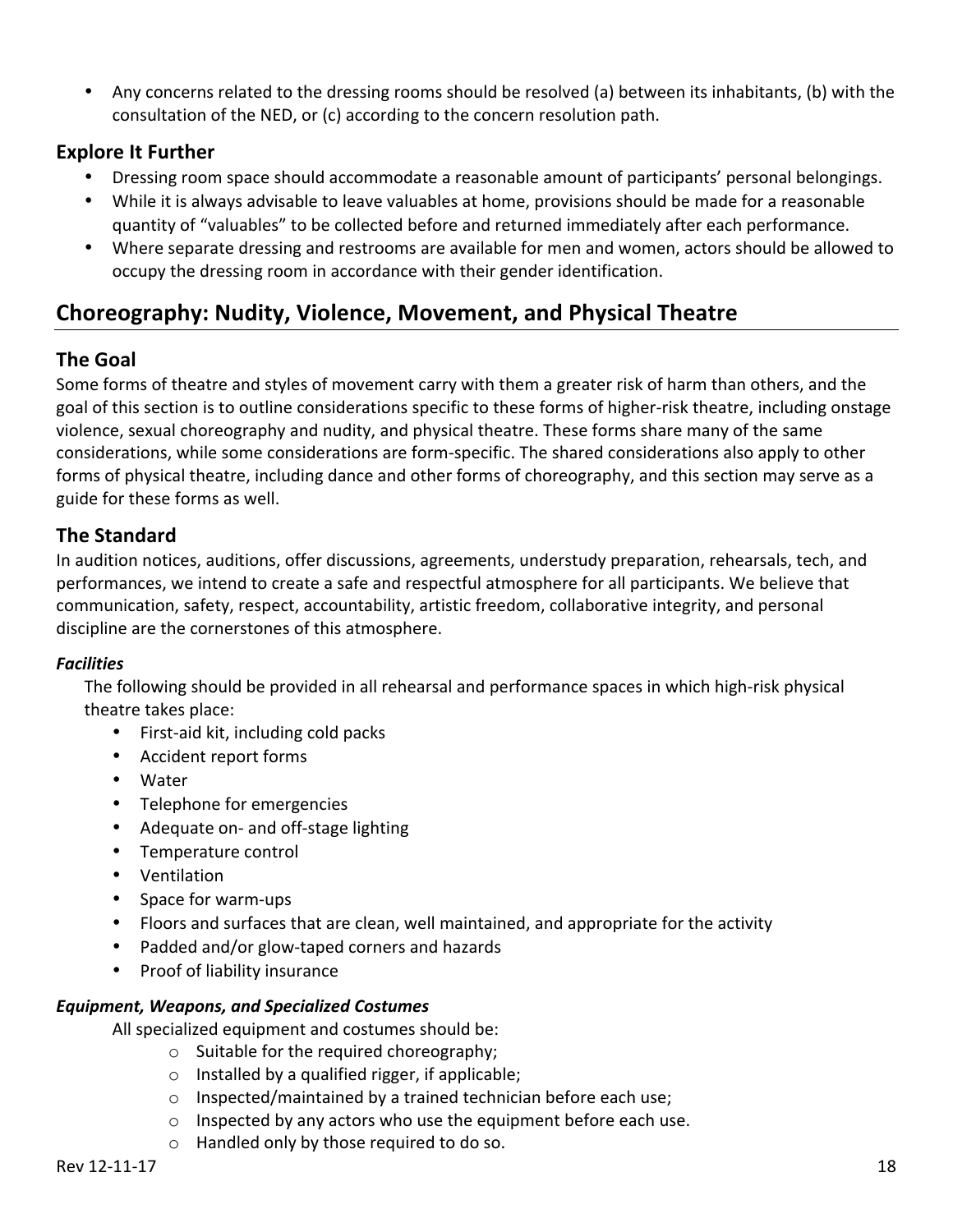#### *Preproduction and Auditions*

- A designer or choreographer should be engaged for any production that includes weapons, hand-tohand combat, sexual violence, specialized movement techniques, or any similar high-risk activity.
	- $\circ$  This designer/choreographer may or may not be the production's director or an actor in the production, so long as the role is clearly communicated to all participants.
	- $\circ$  This designer/choreographer should be engaged as early in the production process as possible and be included in production and design meetings whenever feasible.
- At the time of audition, prospective participants should be notified about:
	- $\circ$  The nature of any specialized movement or physical theatre (i.e. weapons, physical combat, sexual violence, tumbling, aerial acrobatics, dance, yoga, etc.) acknowledging that concepts may change;
	- $\circ$  The name and professional experience of the designer/choreographer if possible.
- At the time of audition, prospective participants should be asked to provide accurate descriptions of their physical abilities and limitations/injuries as they relate to the possible choreography.

#### *Rehearsal*

- The designer/choreographer should be introduced to the cast at the first rehearsal, or as soon thereafter as possible.
- A schedule for rehearsing all choreography should be established and followed.
- Adequate time should be allocated for stretching and warming up before all choreography rehearsals.
- Adequate time should be given to teach, rehearse, and adjust all choreography or movement techniques.
- Adequate time should be allocated at the end of rehearsal for cooling down, asking questions, and voicing concerns.
- Before work starts the actors, director, choreographer, and stage manager should agree to the requirements of the planned activity (kiss, slap, dance, etc.). Participants are then responsible for staying within those agreed-upon boundaries.
- A choreography captain (typically a cast member with experience in the form of physical theatre being taught) should be chosen to ensure that the choreography is rehearsed and doesn't change unintentionally. The captain should be empowered to notify the stage manager or designer/choreographer of any issues with the choreography.
- Choreography should be recorded (in writing or on video, if appropriate) so that performers and captains have a reference for maintaining the choreography.
- Time should be set aside at the beginning of rehearsal to run through choreography. These calls are particularly important before running the show. Calls should be conducted in a distraction-free, appropriately lit space.
- Actors should communicate any injury, discomfort, or fatigue experienced before, during, and after rehearsals.
- A 10-minute break should be provided after every 80 minutes of physical work.
- The director/choreographer and actors should agree on a vocabulary of safety (i.e., the word "bail" could be used to abandon a movement mid-execution).
- Regular rehearsal reports should be sent to the designer/choreographer and should include notes to the designer/choreographer if any adjustments need to be made to the choreography, or if any problems develop.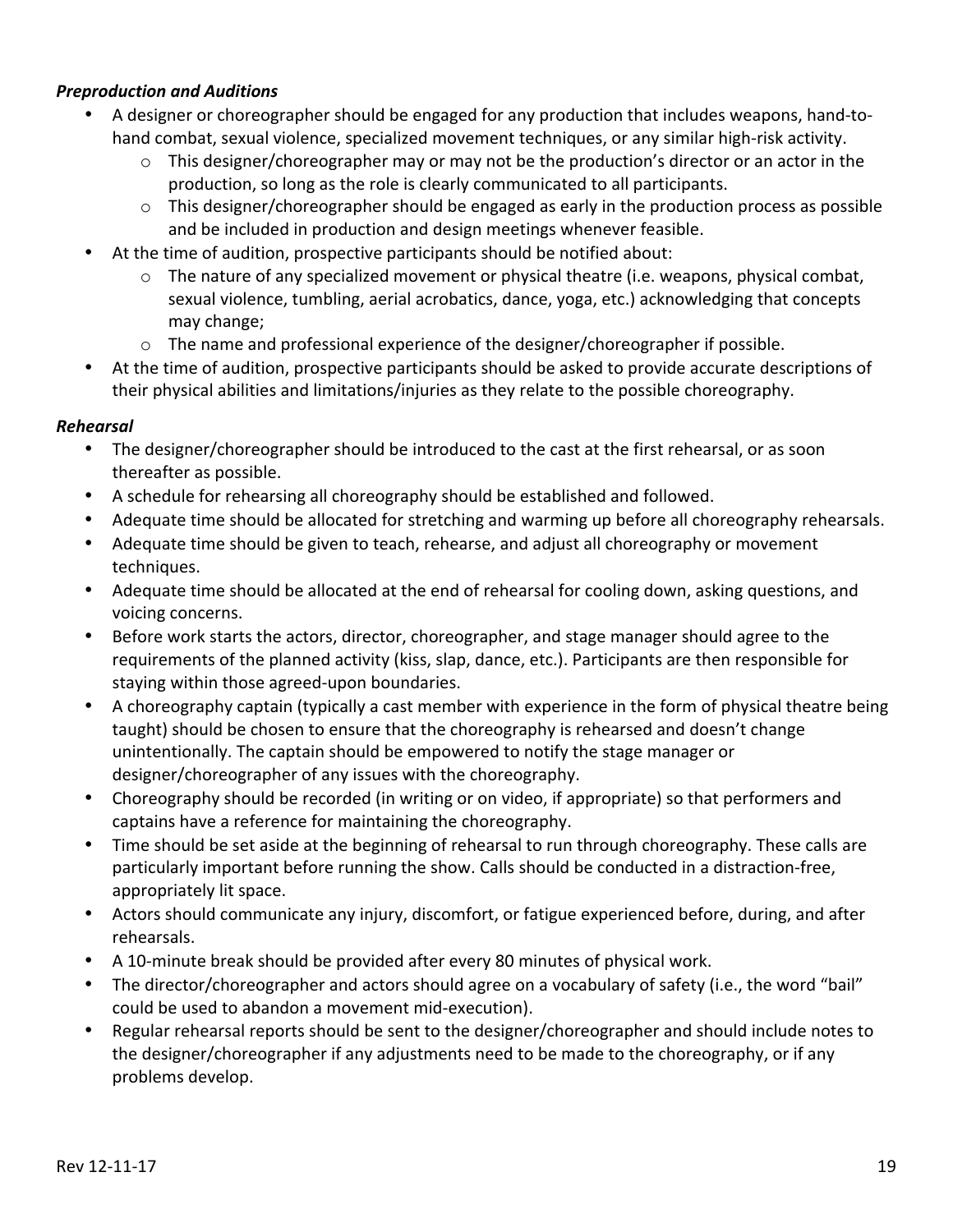• A comfortable working temperature should be maintained in the rehearsal space. The nature of the choreography should be considered when establishing this temperature (warmer in the case of nudity, cooler in the case of highly physical activity, for example).

#### *Performance*

- Choreography calls should occur before every show, and should take place in a focused environment free of interruptions or distractions.
- Performance reports should include the designers/choreographers, noting any issues that arise and any actor injuries (whether related to the choreography or not).
- Performers should have a communication plan with the stage manager to report (on the day it occurs) any inappropriate or potentially unsafe changes in the performance of choreography and/or use of equipment or weapons.
- A comfortable working temperature should be maintained in the space. The nature of the choreography should be considered when establishing this temperature (warmer in the case of nudity, cooler in the case of highly physical activity, for example).
- The stage manager should check in before and after performances with each actor involved in the choreography, confirming that the choreography is maintained and consent/boundaries have not been overlooked.
- If any choreography is altered during performance, actors should notify the stage manager and/or NED as soon as possible.

## **Specific Considerations: Violence**

#### *The Goal*

Onstage violence can be a shove, a slap, the use of weapons, elaborate fight sequences, sexual violence and more. We believe that performers should not routinely incur pain, bruises, or other injury while enacting violence. Our intention is to prepare for and mitigate the risks of onstage violence to create a safe space in which to take artistic risks.

#### *Implementation Notes*

- It can be helpful to assign a fight captain who is not involved in the fight choreography, so that the fight captain has the opportunity to observe the choreography from the outside (off-stage during performances, if possible).
- The stage manager should have a good line of sight to any fight choreography so that they can monitor and discuss any changes during the run of the show.

## **Specific Considerations: Sexual Content and Nudity**

#### *The Goal*

Sexual Content and Nudity (SC/N) require careful consideration as early as the season selection process. Artists in scenes with SC/N take great personal risk, and our goal is to allow them to take that risk in an environment that is as safe, supportive, and comfortable as possible. SC/N should only be included in a production when it can be done responsibly and according to the following recommendations. We seek to replicate the conditions, detail and documentation and accountability traditionally employed for fight choreography for scenes with sexual choreography.

### *Preproduction and Auditions*

• SC/N should not be required or requested at any audition.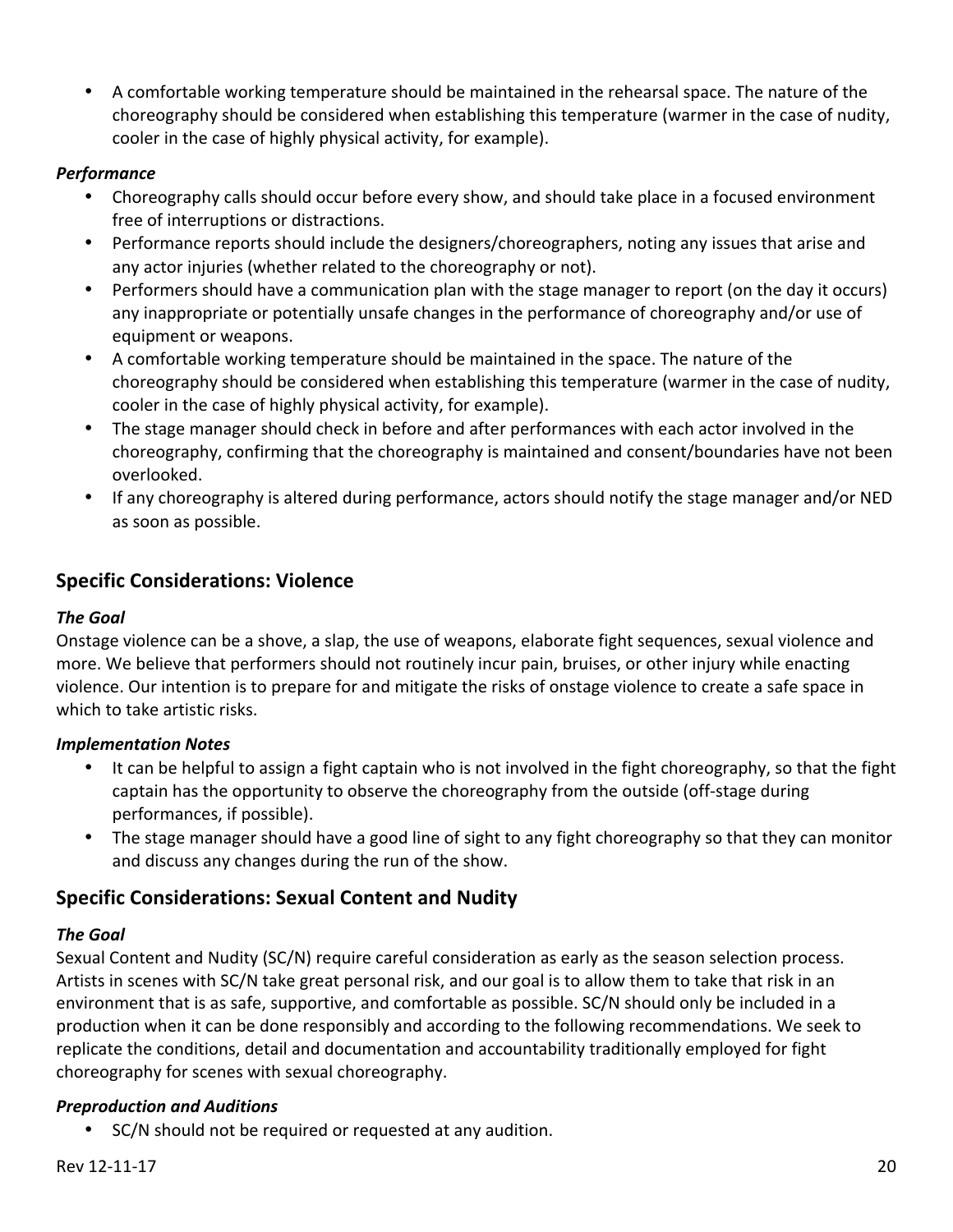- Actors performing nude must be at least 18 years old, and should provide proof of age at the audition.
- Actors who will be asked to perform SC/N as part of the production should confirm consent to performing SC/N at the time of audition.

#### *Rehearsal*

- Prior to rehearsing scenes with SC/N, the actors, director, choreographer, and stage manager should discuss the content and create consent for the rehearsal. Participants should build consent and discuss boundaries before rehearsing scenes with SC/N. A safe word (such as "hold") should be established for SC/N rehearsals.
- Initial SC/N rehearsals should be closed, such that only participants involved in the scene are present. SC/N rehearsals should be opened after agreement by the stage manager, director, and actors involved. The stage manager should be present at all rehearsals where SC/N is rehearsed.
- Stage managers should document the terms of consent and details of sexual choreography.
- Actors performing nude scenes should be allowed to have and wear robes or other coverings when not rehearsing.
- Actors should have the option to decline SC/N elements added after audition disclosure.
- Nude actors should not be photographed or recorded on video at any time during rehearsal, tech, or performance.

#### *Tech*

- Nudity during technical rehearsals should be limited to those times when it is absolutely necessary. Flesh-colored clothing or a robe may be worn when nudity is not required.
- Technical rehearsals should be closed to visitors during scenes with SC/N.
- The stage manager should be vigilant in identifying and resolving potential physical hazards for nude actors, such as splinters and rough edges.

#### *Performance*

Only participants whose presence is required should be present in the wings or in any backstage space with a view of the stage. Gawkers should be dispatched.

#### *Consent*

We believe that building consent among participants is an important part of creating an atmosphere of trust and communication. We intend to recognize the following practices when building consent among participants:

- A consent-building conversation should specify the range of contact that is acceptable (e.g., anything but bikini area is within the range, or kissing is always closed mouth, etc.).
- The boundaries may change over the rehearsal process, either narrowing or broadening, but any change to the boundaries should be discussed and agreed upon before the rehearsal.
- There should be an opportunity to discuss potential boundary violations at the end of each rehearsal and performance.
- The agreed-upon structure of intimate contact should be maintained once a show is in production.
- Actors should inform the stage manager and their scene partner(s) if they are sick (sore throat, cold sore, etc.), and alternate choreography should be defined for sick days.

#### *Requires Disclosure*

- SC/N should be disclosed in notices and invitations and at auditions.
- Precast actors or hired designers should be made aware of SC/N prior to accepting their roles.
- Designers should receive disclosure of SC/N and known design requirements.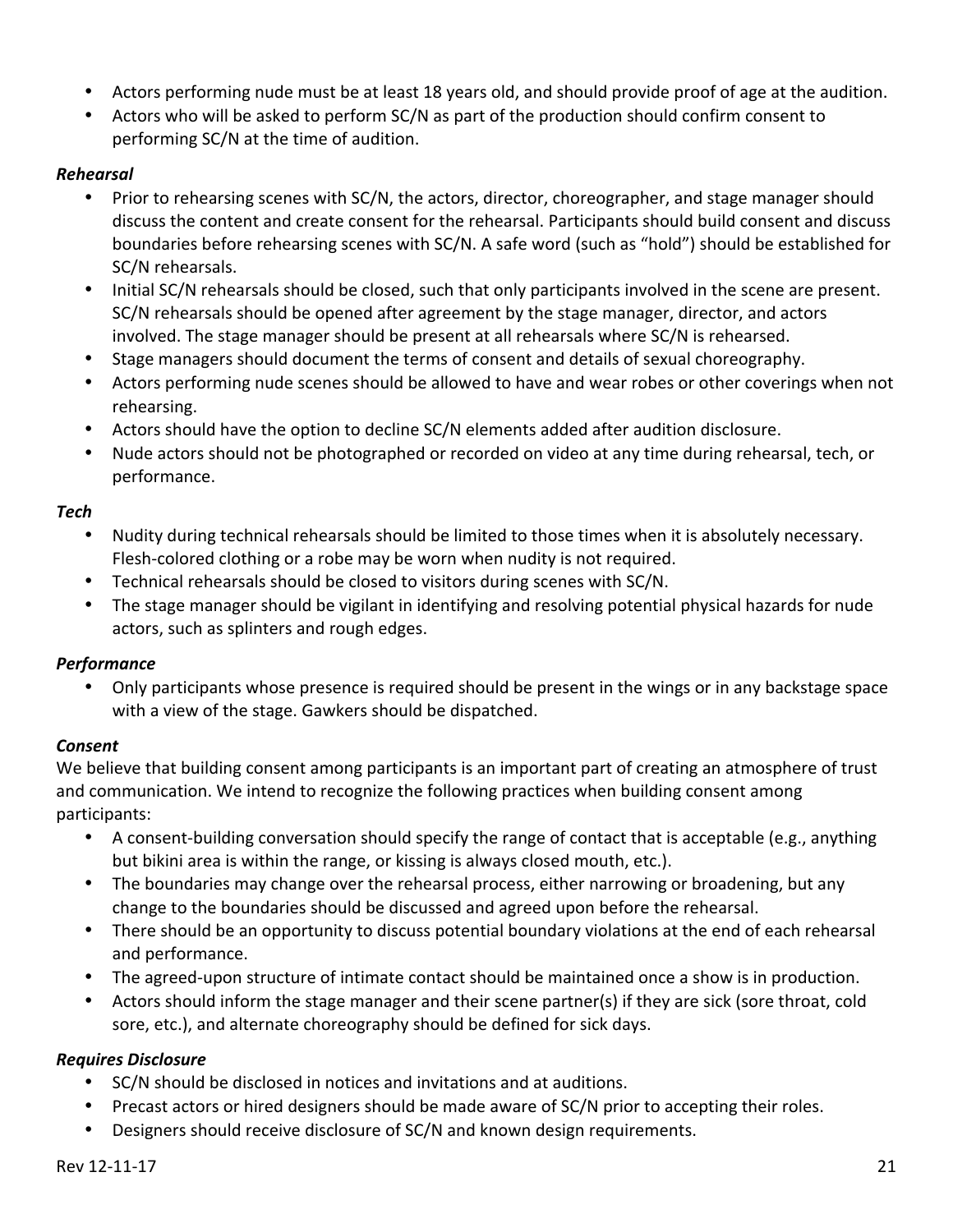#### **Explore It Further**

- When sexual choreography is required, prospective participants can be auditioned using nonsexual choreography to determine physical control.
- Discussions around sensitive requirements and how they will be handled should begin during preproduction meetings.
- Intimacy designers should be engaged for the production and included in pre-production meetings.
- The producer should standardize communication and protocols with directors requiring SC/N.
- If a full script is made available to prospective participants, language similar to the following should be included: "Please read the script closely and confirm that you are comfortable working with this material. Feel welcome to bring questions about content to the audition process. Your level of comfort with the content of this script will not impact your casting consideration for future productions."
- Robes should be provided and regularly laundered for all actors who will appear nude.
- Actors, directors, and choreographers should have equal status in devising SC/N scenes.
- A time limit for rehearsing SC/N should be established and communicated.
- Backstage areas and dressing rooms should provide reasonable accommodations for modesty/privacy.

#### **Specific Considerations: High-Risk Physical Theatre**

#### *The Goal*

High-risk physical theatre uses performance techniques that carry with them a greater chance of injury than traditional theatre practices. This includes but is not limited to acrobatics, tumbling, performing on silks or other equipment, and performing in motorized set pieces. This type of work should not be undertaken without the extra attention, equipment, and precaution needed to do so safely.

## **Sexual Harassment**

#### **The Goal**

We seek to understand sexual harassment as it pertains to the theatre, provide procedures to prevent it, and outline recourse when it occurs. We recognize the potential for harassment in rehearsal, during performance, and outside the theatre among participants, staff, board, and audience members. We acknowledge theatre environments can court confusion about the difference between chemistry, artistic freedom, and harassment; we believe participants can be bold and live "in the moment" of theatrical material while maintaining choreography, fellow participants' safety, and agreed-upon boundaries.

#### **The Standard**

Clear boundaries should be established and agreed upon among all participants involved, both in rehearsals and performance, particularly in scenes depicting violence, sex, intimate contact, abuse, or gestures of intimacy. 

For reference, according to the U.S. Equal Employment Opportunity Commission (EEOC), sexual harassment is described as follows:

It is unlawful to harass a person (an applicant or employee) because of that person's sex [sic]. Harassment can include "sexual harassment" or unwelcome sexual advances, requests for sexual favors, and other verbal or physical harassment of a sexual nature.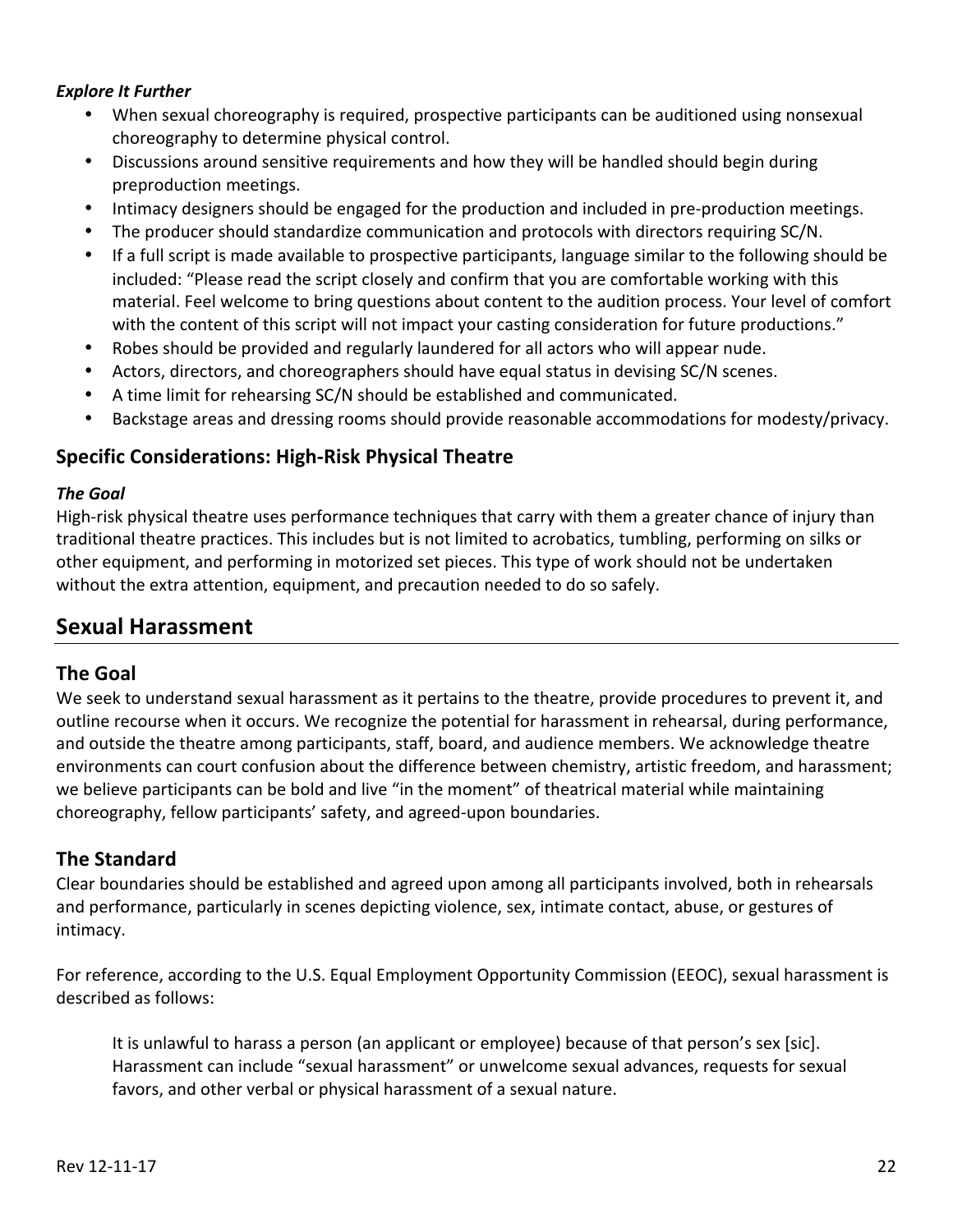Harassment does not have to be of a sexual nature, however, and can include offensive remarks about a person's sex [sic]. For example, it is illegal to harass a woman by making offensive comments about women in general.

Both victim and the harasser can be either a woman or a man, and the victim and harasser can be the same sex [sic].

Although the law doesn't prohibit simple teasing, offhand comments, or isolated incidents that are not very serious, harassment is illegal when it is so frequent or severe that it creates a hostile or offensive work environment or when it results in an adverse employment decision (such as the victim being fired or demoted). 

The harasser can be the victim's supervisor, a supervisor in another area, a co-worker, or someone who is not an employee of the employer, such as a client or customer.

The EEOC covers "employees" only, not contractors and volunteers. For that reason, this standard seeks to provide a definition for sexual harassment in the theatrical workplace for participants not covered by EEOC laws and other regulations, and to provide an understanding of and sensitivity to the nuances of a theatrical workplace.

#### *Harassment in a broader sense includes, but is not limited to:*

- Inappropriate or insulting remarks, gestures, jokes, or innuendoes or taunting about a person's gender, gender identity, sexual identity, racial or ethnic background, color, place of birth, citizenship, ancestry, creed, or ability;
- Persistent unwanted questions or comments about a participant's private life outside the boundaries of consent established in rehearsal;
- Posting or displaying materials, articles, graffiti, and so on, which may cause humiliation, offense, or embarrassment on prohibited grounds that are outside the parameters of the production. A production about pornography, violence, or racism may involve such images in the rehearsal space or in a dramaturgy packet, but such images are not appropriate for open display in dressing rooms, bathrooms, or other similar spaces.

#### Sexual Harassment in a theatrical workplace:

- In a theatrical context, harassment can be additionally defined as one or a series of comments or conduct of a gender-related or sexual nature outside the boundaries of consent or production content, which is known or ought reasonably be known to be unwelcome/unwanted, offensive, intimidating, hostile, or inappropriate. It is worth noting that the higher the emotional/sexual risk a production asks of its artists, the greater the diligence of each member of production and artistic staffs is needed to foster an environment of emotional safety.
- Sexual harassment includes but is not limited to:
	- $\circ$  Unwelcome remarks, jokes, innuendoes, or taunts about a person's body, attire, gender, or sexual orientation outside the boundaries of consent or production content;
	- $\circ$  Negative stereotyping of race, gender, gender identity, religion, color, national origin, ancestry, marital status, sexual orientation, ability, or other status protected by law outside the boundaries of consent or production content;
	- $\circ$  Any unwanted or inappropriate physical contact such as touching, kissing, massaging, patting, hugging, or pinching outside the boundaries of consent or production content;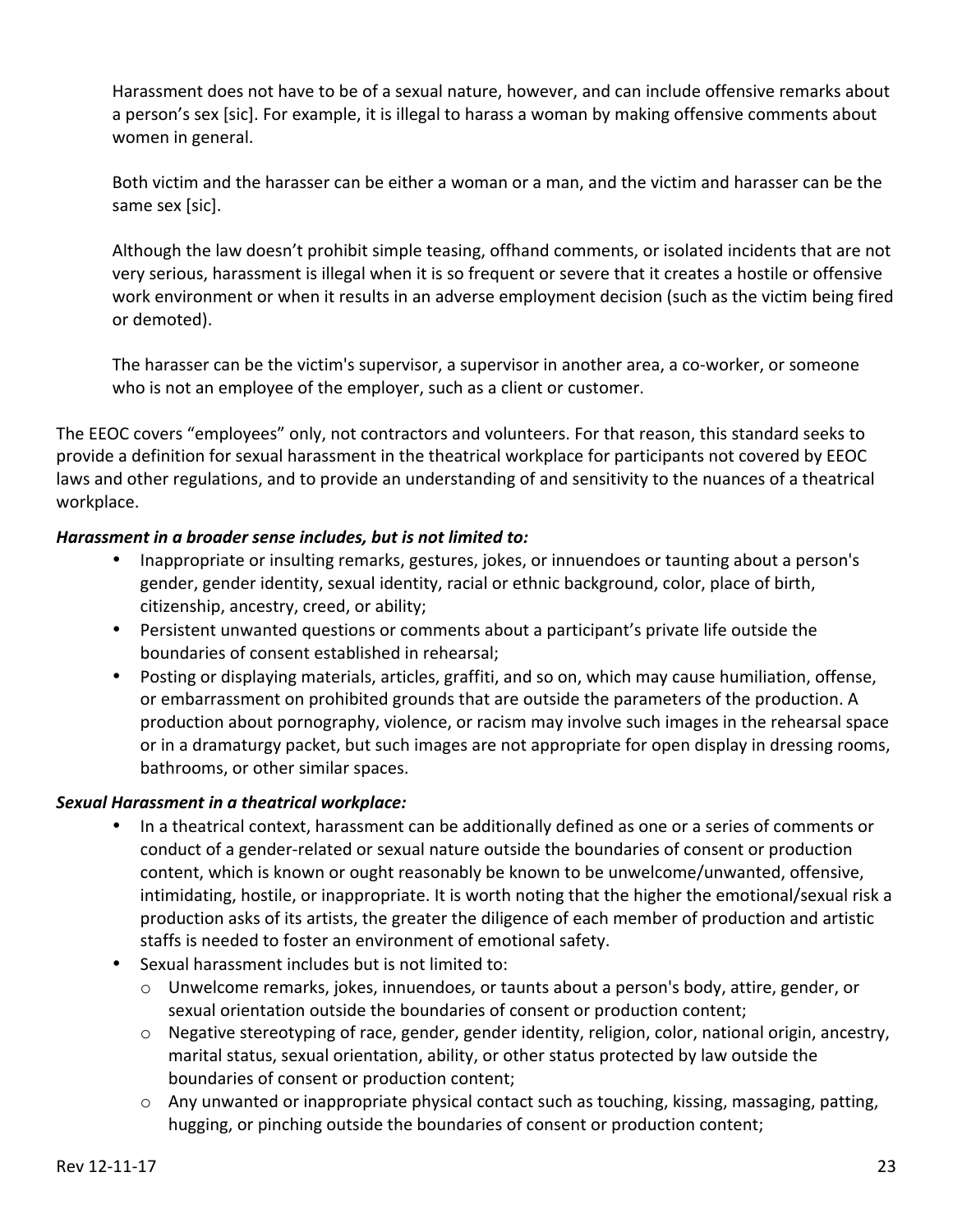- o Unwelcome inquiries or comments about a person's sex life or sexual preference outside the boundaries of consent or production content;
- $\circ$  Leering, whistling, or other suggestive or insulting sounds outside the boundaries of consent or production content;
- $\circ$  Inappropriate comments about clothing, physical characteristics, or activities outside the boundaries of consent or production content;
- $\circ$  Posting or displaying materials, articles, or graffiti that is sexually oriented outside the boundaries of consent or production content;
- o Requests or demands for sexual favors, especially those that include, or imply, promises of rewards for complying (e.g., job advancement opportunities) and/or threats of punishment for refusal (e.g., denial of job advancement or opportunities) outside the boundaries of consent or production content;
- $\circ$  Attempting to engage in sexual behaviors offstage that are choreographed for the stage;
- $\circ$  Suggesting an actor who appears naked onstage or in rehearsal is not allowed physical boundaries and/or privacy backstage or in the dressing room and/or not respecting those boundaries;
- $\circ$  Intentional failure to observe the dressing room standards laid out in this document;
- $\circ$  Inviting an actor to rehearse sexual content outside of scheduled rehearsals;
- $\circ$  Repeated invitation/suggestion to take relationships of a sexual nature beyond the stage;
- $\circ$  Using the text of a production that is sexual, violent, threatening, or offensive in offstage discourse;
- $\circ$  Improvising sexual content without expressed consent.

#### Participants have the right to be free from:

- $\circ$  Sexual solicitation or advance made by a person in a position to confer, grant, or deny a benefit or advancement outside production content;
- $\circ$  Reprisal or threat of reprisal for the rejection of a sexual solicitation or advance where the reprisal is made by a person in a position to grant, confer, or deny a benefit or advancement outside production content.

Any of the behaviors outlined here have the potential to create a negative environment for individuals or groups. It should be noted that a person does not have to be a direct target to be adversely affected by a negative environment. It is understood that creative atmospheres are not always "emotionally sanitary"—they can safely be bawdy, profane, vulgar, and challenging. We assert that having (a) a practice of building consent and (b) an environment that allows for response to clear boundary violations can broaden our opportunity to be challenging and fearless in our work.

Concerns about harassment, safety, or a negative environment should be reported using the concern resolution path (starting with level one wherever possible), and all concerns should be treated with the utmost respect for the safety and well being of all participants.

## **Diversity, Inclusion and Representation**

### **The Goal**

Theatre engages the full spectrum of humanity. Telling the stories of complex human experience often includes representations of violence, racism, homophobia, abuse, and other challenging content. We seek an ethical atmosphere when engaging in this content, working with diverse groups of participants, and particularly when producing culturally sensitive work. The Chicago Theatre Standards does not dictate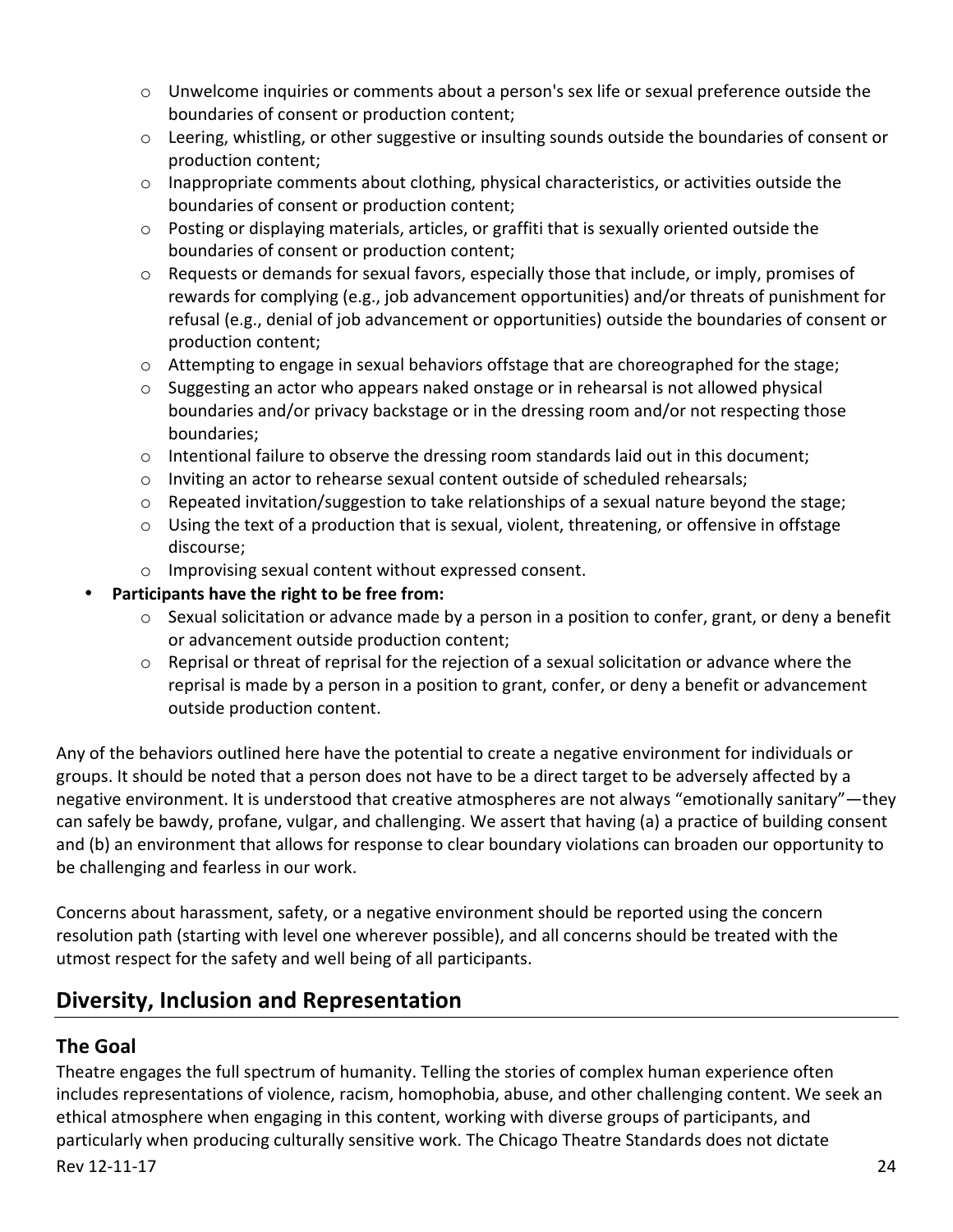content, casting, design, or other production elements but seeks to create respectful, safe and equitable environments.

## **The Standard**

We make the following commitments to all participants who work with us:

- When invited to audition, prospective participants have the right to make inquiries about how their cultural personhood will be used within the production, particularly when the work will be devised (when there is no script at the time of audition). Inquiries will receive a thoughtful response and will remain confidential.
- Sometimes a potential participant discovers in the course of auditioning that they are uncomfortable with production elements as they relates to their personhood. Potential participants have the right to decline casting offers without fear of reprisal such as losing future opportunities. It is not the participant's responsibility to explain why they chose to decline an offer.
- Whenever possible, diversity and inclusion should be considered both in casting and in assembling production and design teams. In particular, culturally specific work should seek production personnel who can speak to that cultural experience.
- During the rehearsal process, participants should voice concern if they feel uncomfortable with the use of their cultural personhood, which may include:
	- $\circ$  Costume pieces that can reasonably be understood as culturally demeaning, which were not disclosed at audition/casting, and could not have been expected by a reading of the script or otherwise available materials;
	- $\circ$  Staging (culturally based violence or abuse, for example), which was not disclosed at the time of audition/casting;
	- $\circ$  Accents or dialects to underscore a cultural representation not disclosed at the time of auditions/casting;
	- o Make-up that can reasonably be described as "black face," "brown face," or similar portrayal, which was not disclosed at the time of audition/casting.
- When staging scenes of cultural violence, or other culturally charged narratives and language, we will follow the same practice of consent building outlined in the Sexual Content and Nudity standard. Disclosure of this type of performance will be made at the audition, and the emotional risk associated will be recognized throughout the process.
- We seek to address concerns with generosity and humility through the channels of the Concern Resolution Path as outlined in this document.

### **Explore it Further**

Producers should seek opportunities to intern, mentor, include, and professionally engage participants of color at all levels of their organization.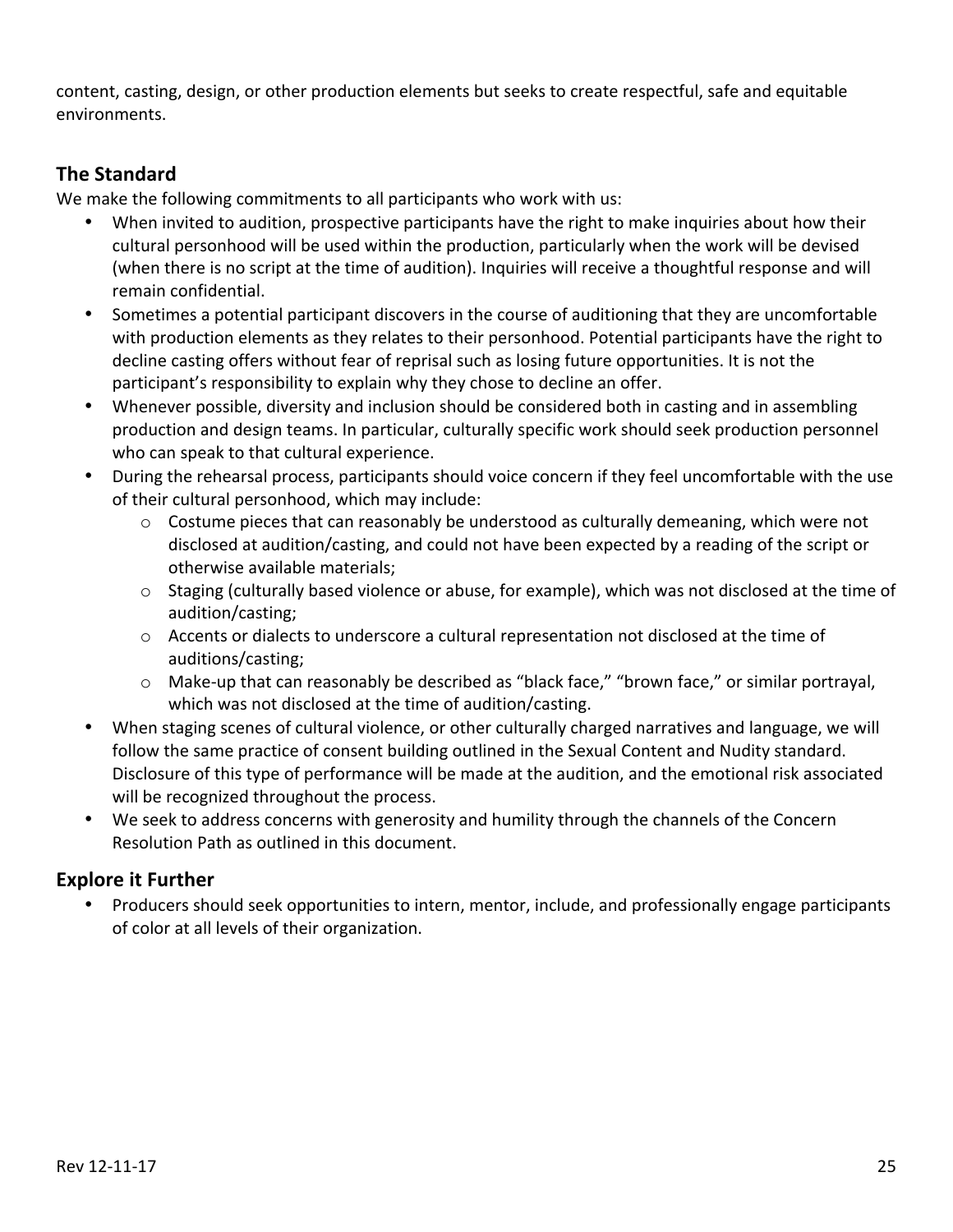## **Sample Concern Resolution Path**

Creating a safe and comfortable environment for all members of our team is important to this company. We take concerns seriously and seek to address issues in a sensitive and timely manner.

The following individuals are available to help you resolve any concerns or issues that may arise. We encourage concerns of level 2 and above to be made in writing when possible.

#### **Level One**

If you feel comfortable doing so, we encourage you to first directly address your concern with the individual(s) involved. This helps to foster an honest and open community and is often the fastest path to a resolution.

#### **Level Two**

If you are not comfortable directly addressing the individual(s) involved, or if no resolution can be agreed upon, your next points of contact can be any of the following:

| NAME: ________________________           |
|------------------------------------------|
| <b>TITLE: Director</b>                   |
| EMAIL: ____________________________      |
| PHONE #: _______________________         |
|                                          |
| TITLE: (Equity Business Rep. or other/s) |
| EMAIL: _________________________         |
| PHONE #: ______________________          |
|                                          |

#### **Level Three**

If an issue is not been resolved through Levels One and Two, or if you are an individual named in Level Two who needs assistance to resolve the issue, your next points of contact can be any of the following people. The contacts at this level may consult with each other and review any legal or other implications of any decision.

| NAME: __________________________             |
|----------------------------------------------|
| <b>TITLE: Managing or Executive Director</b> |
|                                              |
| PHONE #: ______________________              |
| NAME: ___________________________            |
| TITLE: (Other Individual)                    |
| EMAIL: _______________________               |
|                                              |
|                                              |

A complaint may include allegations of civil or criminal misconduct or liability, and may require legal advice or action. A violation of civil rights should be reported to the Illinois Attorney General:

http://www.illinoisattorneygeneral.gov/rights/civilrights.html.

In case of physical emergency or criminal activity, call 911.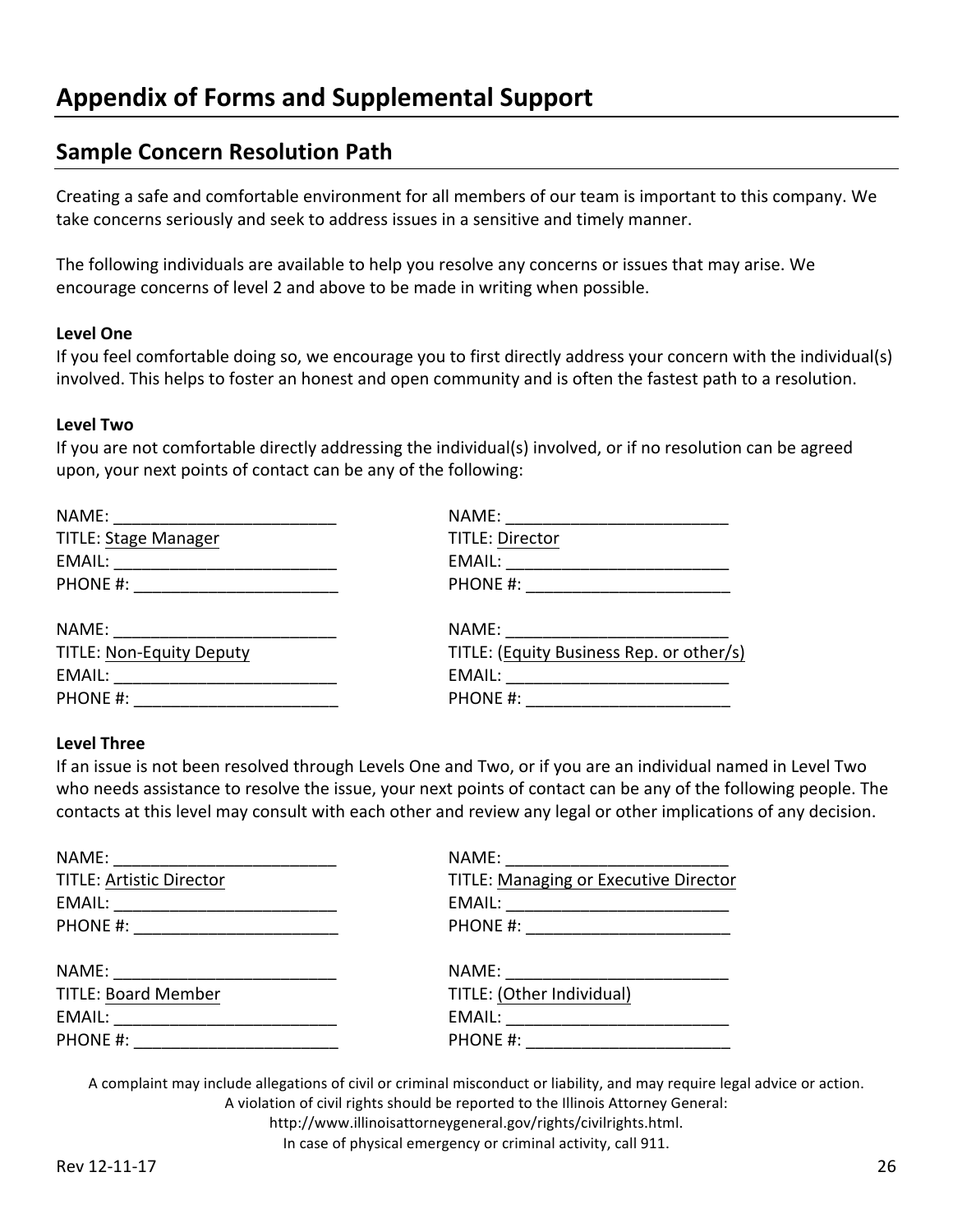## **Sample Audition Disclosure Form**

- This theatre has adopted The **Chicago Theatre Standards**, which seeks to foster an environment of communication, safety, respect, accountability, and the health, safety, and well-being of institutions and its participants. We hope the following disclosures help you make an informed choice should you be offered a role in this production.
- All theatres that abide by The Chicago Theatre Standards make the following audition commitments to you:
	- $\circ$  You will not be asked to audition more than 3 times for this production without compensation
	- o You will not be kept at any audition more than 3 hours, or past 11pm.
	- $\circ$  You will not be asked to disrobe or perform any intimate contact or violence as a part of your audition.

| PRODUCTION SCHEDULE                                                                             |
|-------------------------------------------------------------------------------------------------|
| DISCLOSURES (check all that apply):                                                             |
| $\Box$ There is a possibility that the production will be extended through ___________________. |
| $\Box$ Costumes will be supplied by the producer.                                               |
| $\Box$ Actors will be expected to help build and strike the set.                                |
| $\Box$ There will be understudies for this production.                                          |
| $\Box$ There will be pay for this production in the amount of $\Box$                            |
| $\Box$ This production contains sexual content.                                                 |
| $\Box$ This production contains nudity.                                                         |
| $\Box$ This production contains violence.                                                       |
| $\Box$ If yes, a fight choreographer will be on staff for this production.                      |
| $\Box$ This production contains culturally sensitive content.                                   |
| $\Box$ This production is accessible to actors who use a mobility device.                       |

- $\Box$  This production will have a nontraditional audience seating arrangement.
- $\Box$  There are \_\_\_\_\_\_ previews planned for this production.

#### Further Disclosures:

The Chicago Theatre Standards welcomes feedback at help@notinourhouse.org at NotInOurHouse.org. Please fill out an anonymous e-comment card at NotInOurHouse.org and let us know any questions or suggestions you have regarding this *disclosure form, or any experience you have relative to the CTS. We respect your anonymity. Thank you!*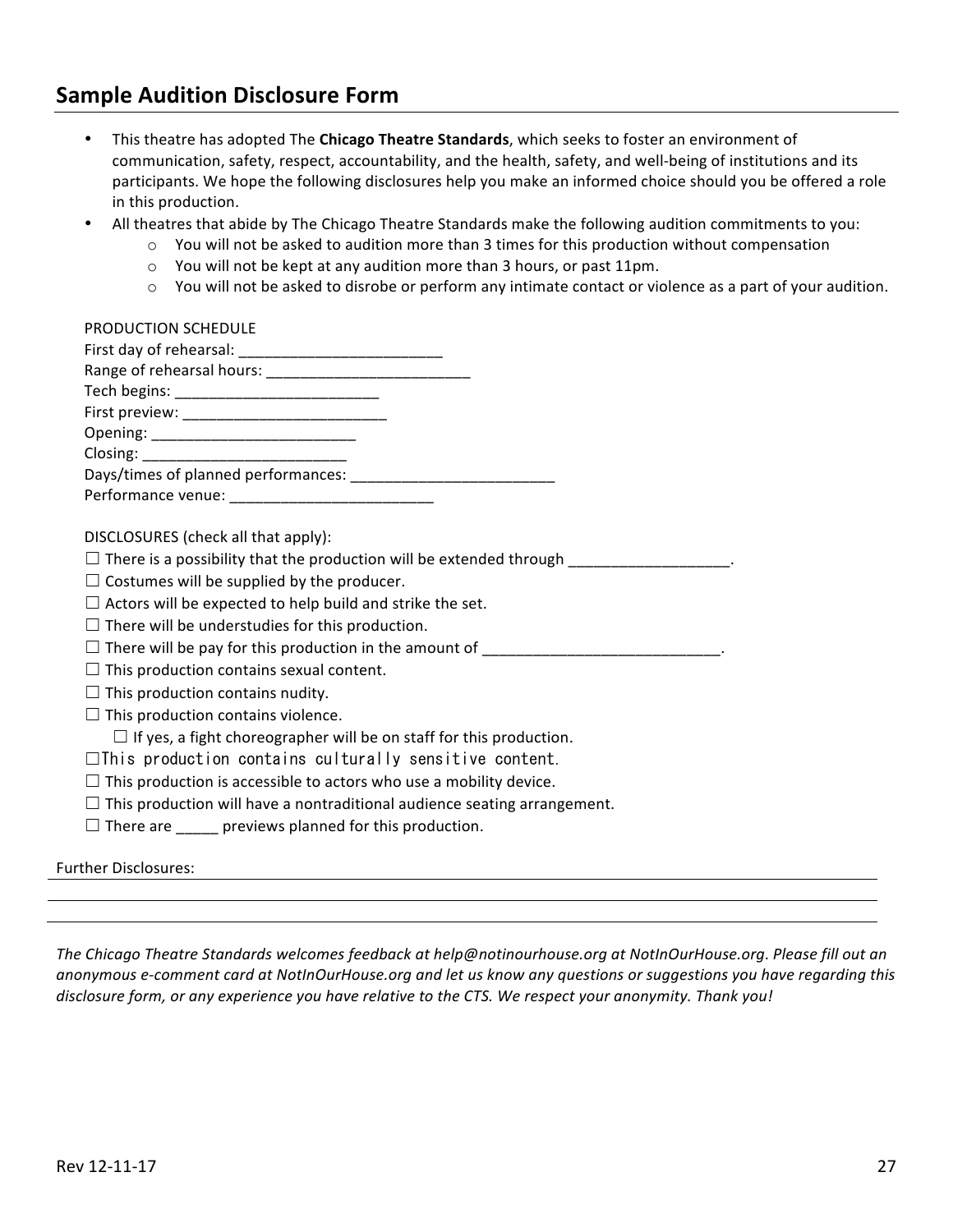## **Sample Written Agreement**

This sample agreement is written for a performer. Additions and omissions should be made to adapt the agreement for directors, designers, and other participants.

| The following agreement is made between | ("Theatre") and                                                   | ("Actor") |
|-----------------------------------------|-------------------------------------------------------------------|-----------|
| on this                                 | (date). The Theatre hereby engages the Actor in its production of |           |
| ("Production") in the role of           |                                                                   |           |

1. **Production Dates.** The Production Dates are as follows:

| Rehearsals:                    |
|--------------------------------|
| Tech:                          |
| Previews:                      |
| <b>Opening Date:</b>           |
| Performances:                  |
| <b>Tentative Closing Date:</b> |

2. **Compensation**. Actor shall receive a total fee of  $\oint$ , according to the following schedule: ... This agreement shall not constitute the Actor as an employee of the Theatre, and it is understood that the Actor shall perform his/her duties as an independent contractor.

3. Rehearsal and Performance Schedule. Subject to Section 4 of this Agreement, the Actor agrees to report to and attend punctually all rehearsals, tech, calls, and performances as stipulated by the Theatre, the director, or the stage manager. The Actor agrees to be available for all performances. Any factors that may impact the Actor's availability must be immediately communicated to the stage manager. The failure by the Actor to attend such rehearsals, tech, or performances or the late arrival by the Actor to such rehearsals, tech, or performances may result in termination of the Actor and removal from the Production at the discretion of the Theatre, without notice or compensation.

#### 4. **Conflicts and More Remunerative Employment.**

- a. Any potential conflicts with the performance schedule shall be disclosed to the Theatre prior to the execution of this contract. All absences due to conflicts must receive prior approval by the director and stage manager. Approvals for an Actor's absence due to conflicts will not be granted for tech, previews, or opening night or any performance during the first weekend ("Opening Weekend").
- b. In the event the Actor has been offered short-term, higher paying employment in the entertainment industry during the Production, the Theatre will generally grant permission to the Actor to take a short-term leave of absence to pursue such employment. Such employment must be within the jurisdiction of one of the entertainment *unions.*? In order to receive approval for such more remunerative employment, the Actor must notify the director and the stage manager no later than at the time of the audition for employment that would qualify under this section. Approval is at the discretion of the Theatre, and will not be granted for tech, previews, or Opening Weekend.

 $\text{Rev } 12\text{-}11\text{-}17$  28 5. Responsibilities. The Actor agrees to meet all guidelines generally accepted for professional behavior, including, but not limited to, punctuality with regard to all rehearsal and performance calls and adherence to the director and producing body's intents. The Actor agrees to perform such roles and duties as are listed on the face of this contract as well as other duties that may be assigned at a later date. The Actor further agrees to abide by all rules, regulations, and policies as set forth by the Theatre, such policies to be discussed and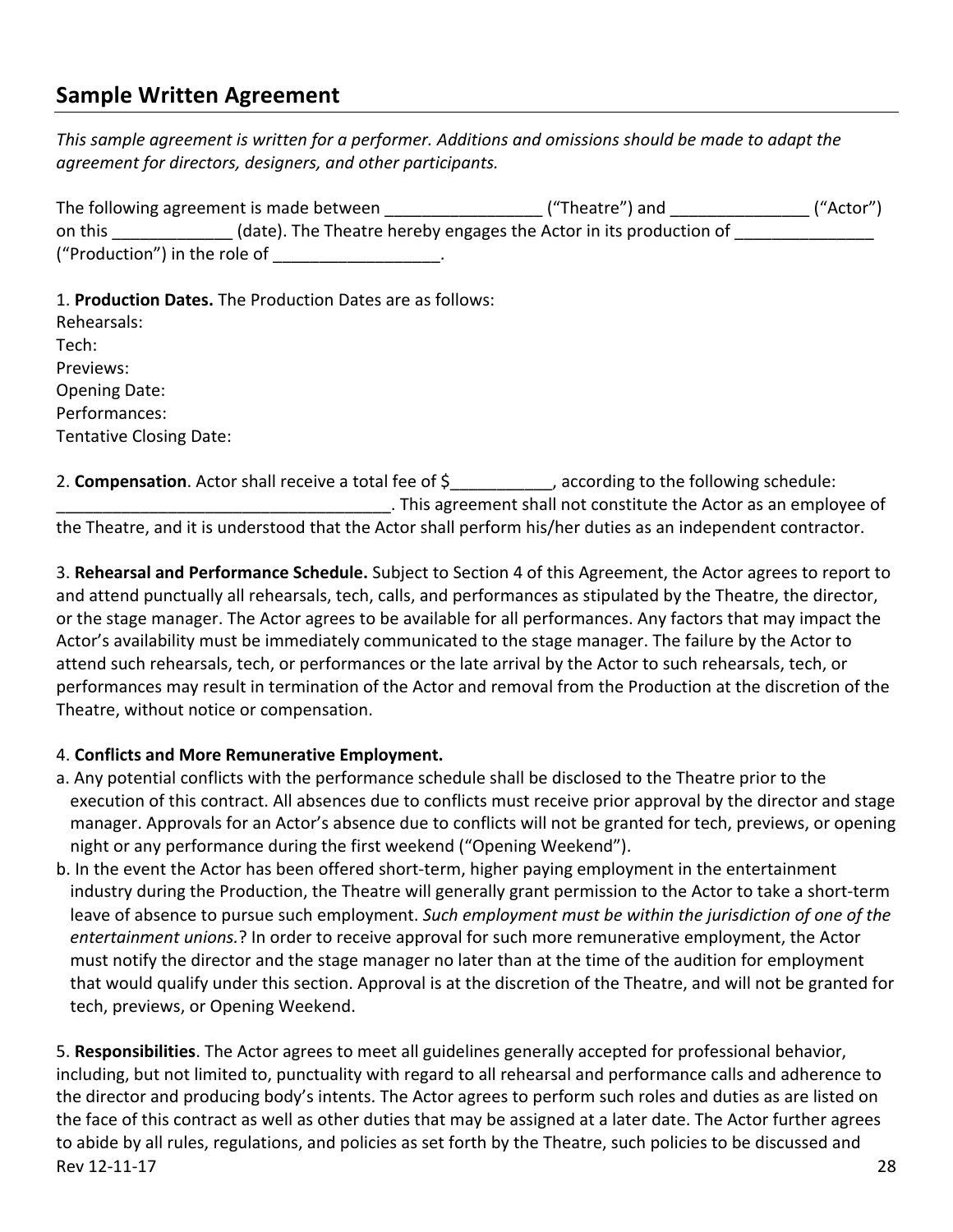distributed at the first rehearsal, and deemed to be incorporated into this agreement. The Actor's failure to comply with the responsibilities herein stated may result in termination of the Actor and removal from the Production at the discretion of the Theatre, without notice or compensation.

6. Property. The Theatre and its representatives are not responsible for the Actor's personal property during meetings, rehearsals, tech, or the run of the production. The Actor hereby waives all claims for recovery from the Theatre for any such loss or damage (whether or not such loss or damage is caused by negligence of the Theatre).

#### 7. **Complimentary Tickets.** [Insert complimentary ticket policy]

8. Severability. The provisions of this contract shall be separable, and the invalidity of any provision shall not affect the validity of the remaining provisions.

9. **Entire Agreement.** The parties agree that this instrument represents the entire agreement between them and that the terms of this agreement may not be altered unless such alteration is accomplished in writing and is signed by both parties.

Agreed and Accepted as of the date first written above, by:

Name: Name: For the Theatre Contractor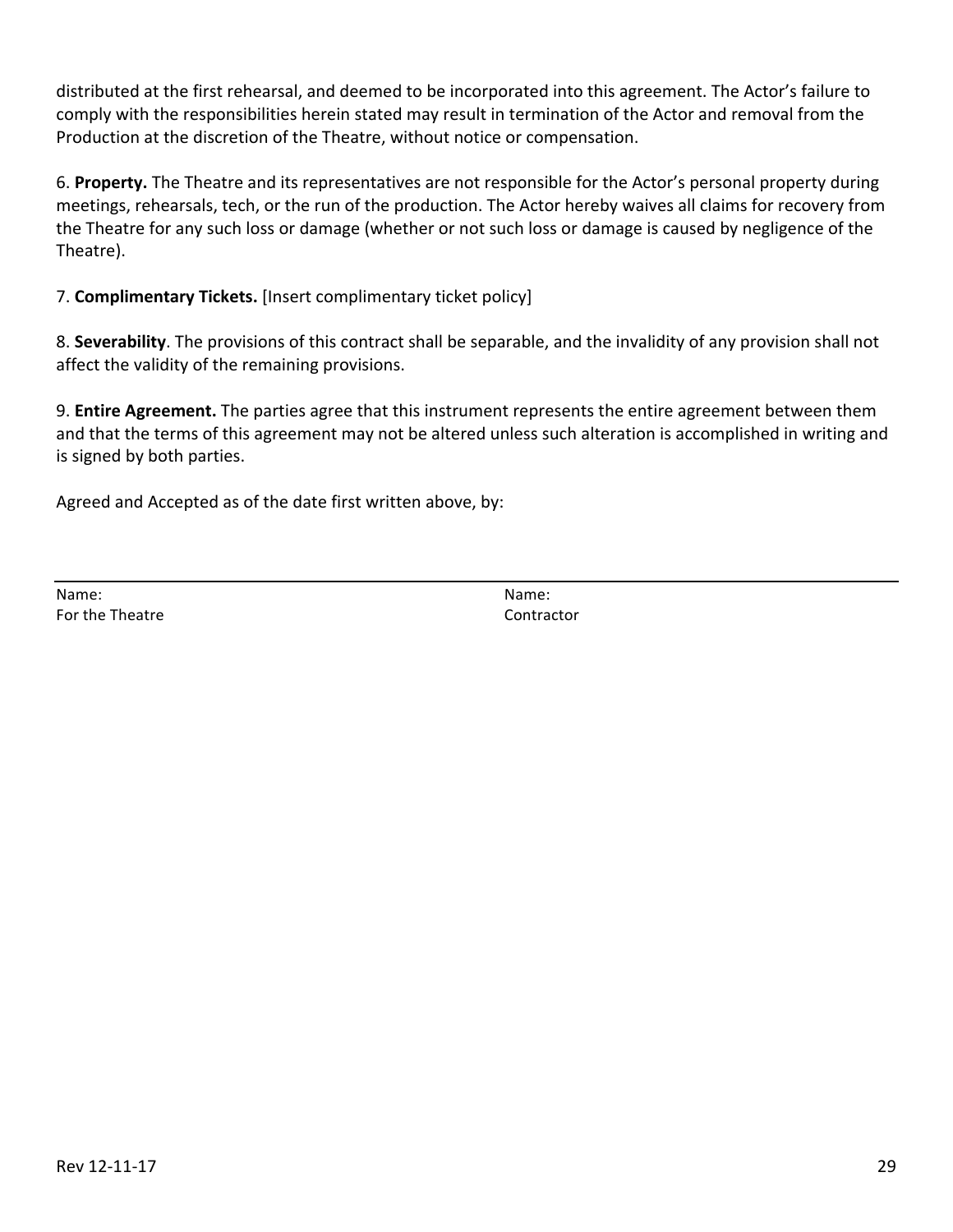## **Sample First Rehearsal Language**

The following is adapted from the First Rehearsal Script created by Lifeline Theatre In Chicago; one of the contributors to the Chicago Theatre Standards. The following is an extension of the "First Day **Implementation Notes" described earlier in this document. Pilot theatres have found these support** documents particularly helpful. The following is not prescriptive or definitive, but is offered as a sample to be used or adapted. This script does not include the election of the NED, although that is often done at the first rehearsal.

**Staff Member:** Theatre has adopted The Chicago Theatre Standards, available at notinourhouse.org.

The aim of the CTS is to adopt procedures to prevent and respond to unsafe and/or abusive events, environments or individuals. If there is a fight scene in the show, there will also be a qualified choreographer. If there's a sex scene in the show, parameters will be agreed upon and safeguards will be put in place to maintain them.

An important component of the CTS is the Concern Resolution Path. This is a three-tiered list of people who you can contact if you feel uncomfortable or have any concerns throughout this production process. You have received a printed copy of the Concern Resolution Path with contact information for everyone on the path. This document will also be posted in the rehearsal and dressing rooms for your reference. I'd like to ask everyone on the path to introduce themselves.

The Chicago Theatre Standards contains a number of pledges that we, the producing theater, make to you. Among these is a welcoming environment free of harassment and discrimination.

Since a positive environment is a team effort, we'd like to take this opportunity to read the definitions of harassment aloud to make sure we have a shared understanding. **NAME (show director)** if you could begin, and then everyone else just jump in for a section when you like, no particular order, changing speakers with color changes.

#### **Company members read aloud:** Harassment includes, but is not limited to:

- 1. Inappropriate or insulting remarks, gestures, jokes, innuendoes or taunting about a person's racial or ethnic background, color, place of birth, citizenship, ancestry, creed, or disability,
- 2. Unwanted questions or comments about an Artist's private life,
- 3. Posting or display of materials, articles, or graffiti, etc. which may cause humiliation, offence or embarrassment on prohibited grounds.
- 4. Sexual Harassment:
	- a. One or a series of comments or conduct of a gender-related or sexual nature that is known or ought reasonably be known to be unwelcome/unwanted, offensive, intimidating, hostile or inappropriate. Artists have the right to be free from:
		- i. Sexual solicitation or advance made by a person in a position to confer, grant or deny a benefit or advancement,
		- ii. Reprisal or threat of reprisal for the rejection of a sexual solicitation or advance where the reprisal is made by a person in a position to grant, confer, or deny a benefit or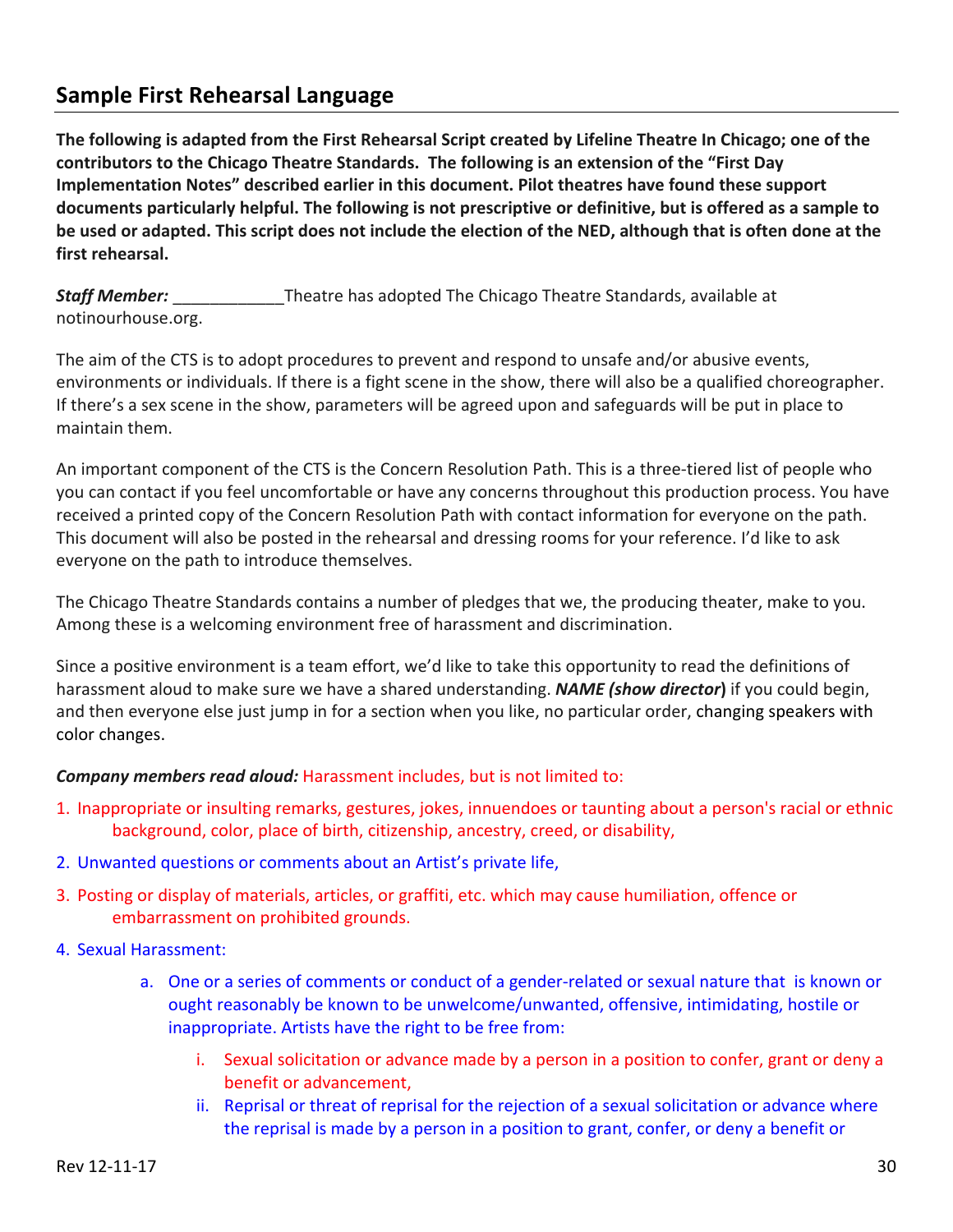advancement. 

- b. Sexual harassment includes but is not limited to:
	- i. Unwelcome remarks, jokes, innuendoes or taunting about a person's body, attire, gender, or sexual orientation,
	- ii. Unwanted touching or any unwanted or inappropriate physical contact such as touching, kissing, patting, hugging or pinching,
	- iii. Unwelcome enquiries or comments about a person's sex life or sexual preference,
	- iv. Leering, whistling, or other suggestive or insulting sounds,
	- v. Inappropriate comments about clothing, physical characteristics or activities,
	- vi. Posting or display of materials, articles, or graffiti, etc. which is sexually oriented,
	- vii. Requests or demands for sexual favors which include, or strongly imply, promises of rewards for complying (e.g., job advancement opportunities, and/or threats of punishment for refusal (e.g., denial of job advancement or opportunities).

All or part of the above grounds may create a negative environment for individuals or groups. This may have the effect of "poisoning" the work environment. It should be noted that a person does not have to be a direct target to be adversely affected by a negative environment. It includes conduct or comment that creates and maintains an offensive, hostile, or intimidating climate.

**Staff Member:** Thank you. Negative comments or actions often occur accidentally – but even when that is the case -- if we don't address them in the moment it can start a slide into a less professional room. (please see following page for Oops and Ouch approach)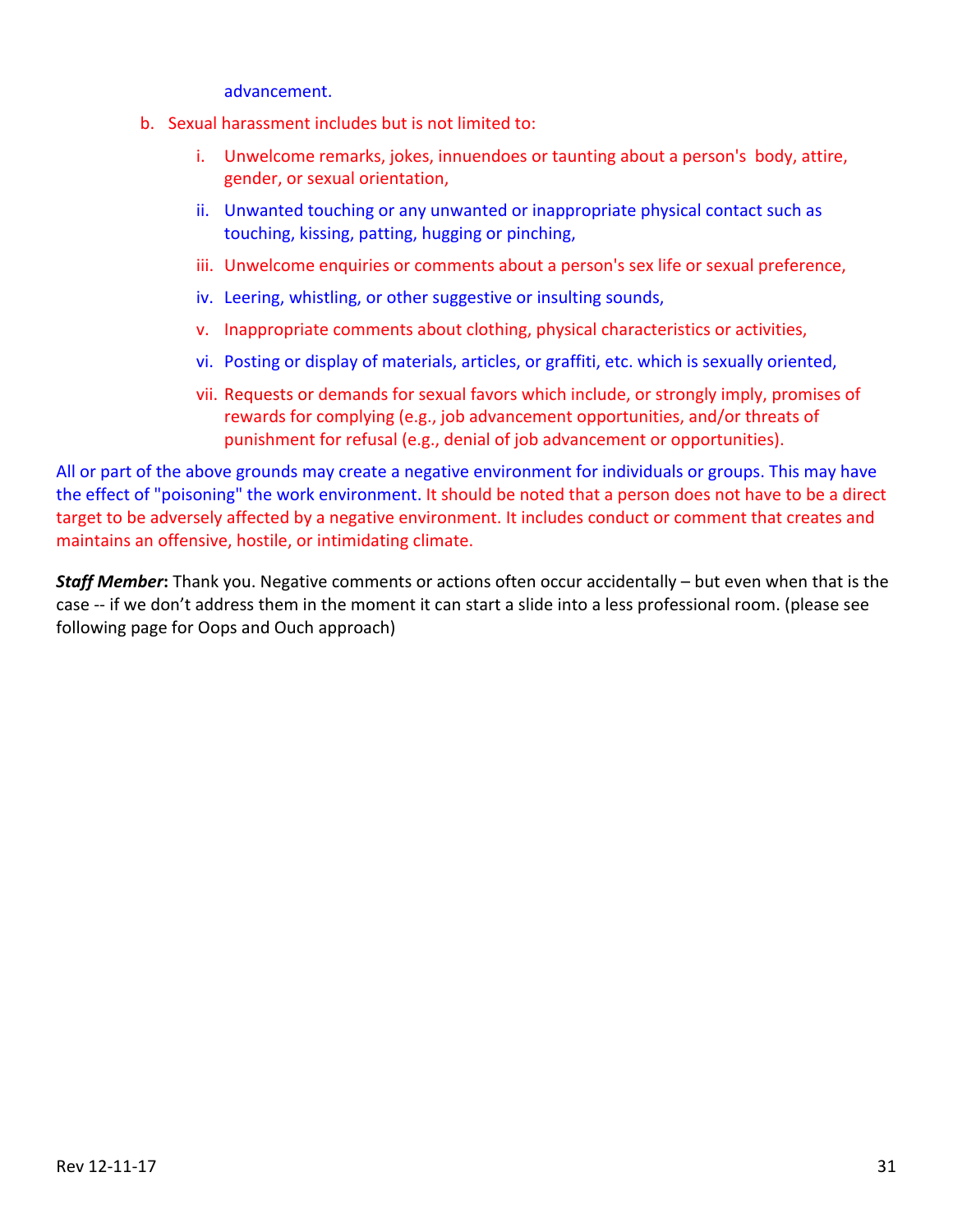## **Oops and Ouch:** One way to handle negative comments or actions in real time

We'd like to recommend a system of "Ouch" and "Oops." For instance:

Speaker A is trying too hard to be funny and makes a thoughtless remark. Speaker B says "Ouch!" This cues *Speaker* A to realize that the funny remark was potentially hurtful. Speaker A says "Oops" to indicate recognition and regret. Then there's a Pause.

It's up to the Ouch-caller whether this moment requires some conversation. So maybe there's a conversation - or maybe the Ouch caller says "Cool, let's move on." But the decision to move on must come from the Ouchcaller. 

Please note that anyone in the room can call "Ouch." It does not have to come from the person who is the focus of the potentially hurtful remark.

Any questions or discussion?

• Most common *question* is: "Sometimes I don't know there was an "ouch" until I'm trying to sleep that night. Can I bring it back later?" • I say "Yes. If you've felt an ouch and didn't say anything, please do bring it to whoever you're comfortable with on the leadership team. We want to know and we will figure out how to address it. \*\* most common *comment* is "If anyone is thinking this feels like overkill, let me tell you what happened to me last week at blahblah (insert bad story here). If something like this had been set up in advance, I bet it wouldn't have happened."

Thank you. May I ask that we pledge to each other that we will work together to promote an environment where it feels safe to speak up -- and that we will welcome any reminder to maintain a positive and respectful room. If you so pledge, please say "I do."

Thank you. If an experience ever feels larger than an Ouch-Oops moment, please know that concerns about harassment, safety, or a negative environment may be reported through several channels.

1. For cast members:

a. The stage manager.

b. The non-equity deputy (NED) (After the first week of rehearsal, the cast elects a member who agrees to be a conduit to bring cast questions or concerns to the stage manager or to the organization).

c. If you do not feel comfortable reporting to either your stage manager or the NED, please report to either (Artistic Director) or (Managing Director)

2. For production team:

- a. **Example 20** (Production Manager)
- b. \_\_\_\_\_\_\_\_\_\_\_\_\_(Artistic director) or \_\_\_\_\_\_\_\_\_(Managing director)